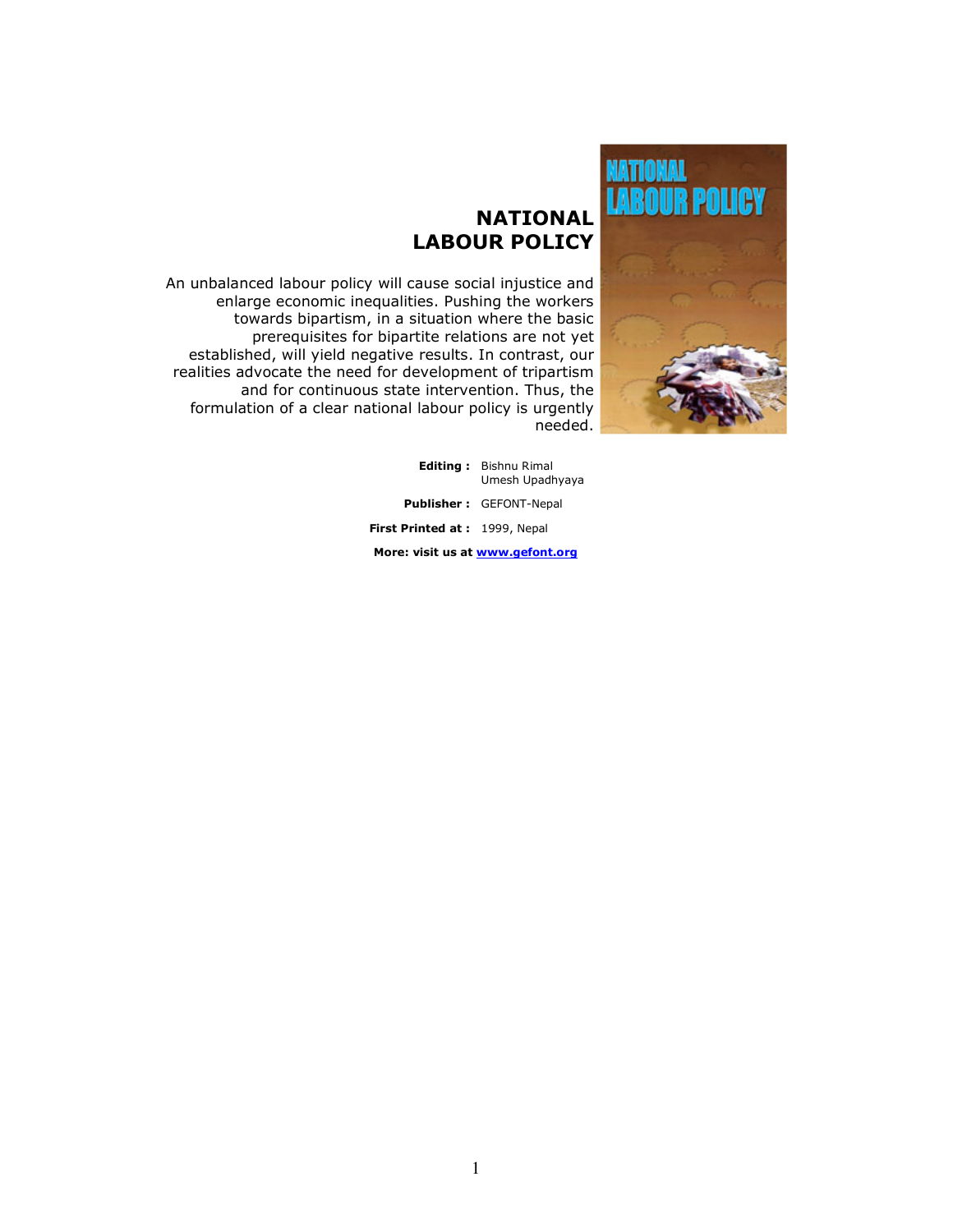## GEFONT's Concept and Position

### **Introduction**

The vital role of labour in the long run process of development had been emphasised in the form of human capital formation in early peri-ods. After passing through different phases of development, a more revised concept of human resource development came into existence. Recently, a new concept of human development has become the cen-tral point of development strategy.

Man is not only a factor of production but the real owner of returns, and the goal of all activities should be the achievement of a prosperous and high quality of life. Therefore, it should be established in all aspects and operational policies of the state that the final goal of all development activities is the quality of life. The policies in practice should also recognise the direct and indirect importance of human labour. Thus, the dynamic measures for the transition towards an environment of due respect to labour, can be included within labour policy.

It is necessary to initiate in balance between demand for and supply of labour, and to co-ordinate the reinvesting capacity of entrepreneurs with the broader objective of creating no nexploitative environment for labour force. The maximum utilisation and mobilisation of the labour force in the long-term development strategy and continuation of the growth-rate of labour productivity have to be emphasised. Hence, in our conception, labour policy is the effective short-term as well as longterm policy package already determined or to be determined for the fulfilment of these objectives.

Thus, labour policy is closely associated with employment policy. The creation and maintenance of gainful employment should be the focus of agricultural policy, industrial policy, commercial policy, education policy, population policy and even by monetary and fiscal policies. Therefore, the tendency of the state to escape from its social and welfare functions, and to move for the blind privatisation cannot be justified. Similarly, in the name of liberalisation, the acceptance of imposed conditionalities of IMF/WB by the state, either willingly or otherwise, is unfair as it ignores our realities.

Escapist tendencies of the state may ultimately put labour policy in the control of employers, making labour policy not worker-oriented but pro-employer. Consequently, an unbalanced labour policy will cause social injustice and enlarge economic inequalities. Pushing the workers towards bipartism, in a situation where the basic prerequisites for bipartite relations are not yet established, will yield negative results. In contrast, our realities advocate the need for development of tripartism and for continuous state intervention. Thus, the formulation of a clear national labour policy is urgently needed.

### Background of labour policy in Nepal

In the eve of World War II, the opening up of a few industries based on the probabilities of high profitability during war-time conditions, and the establishment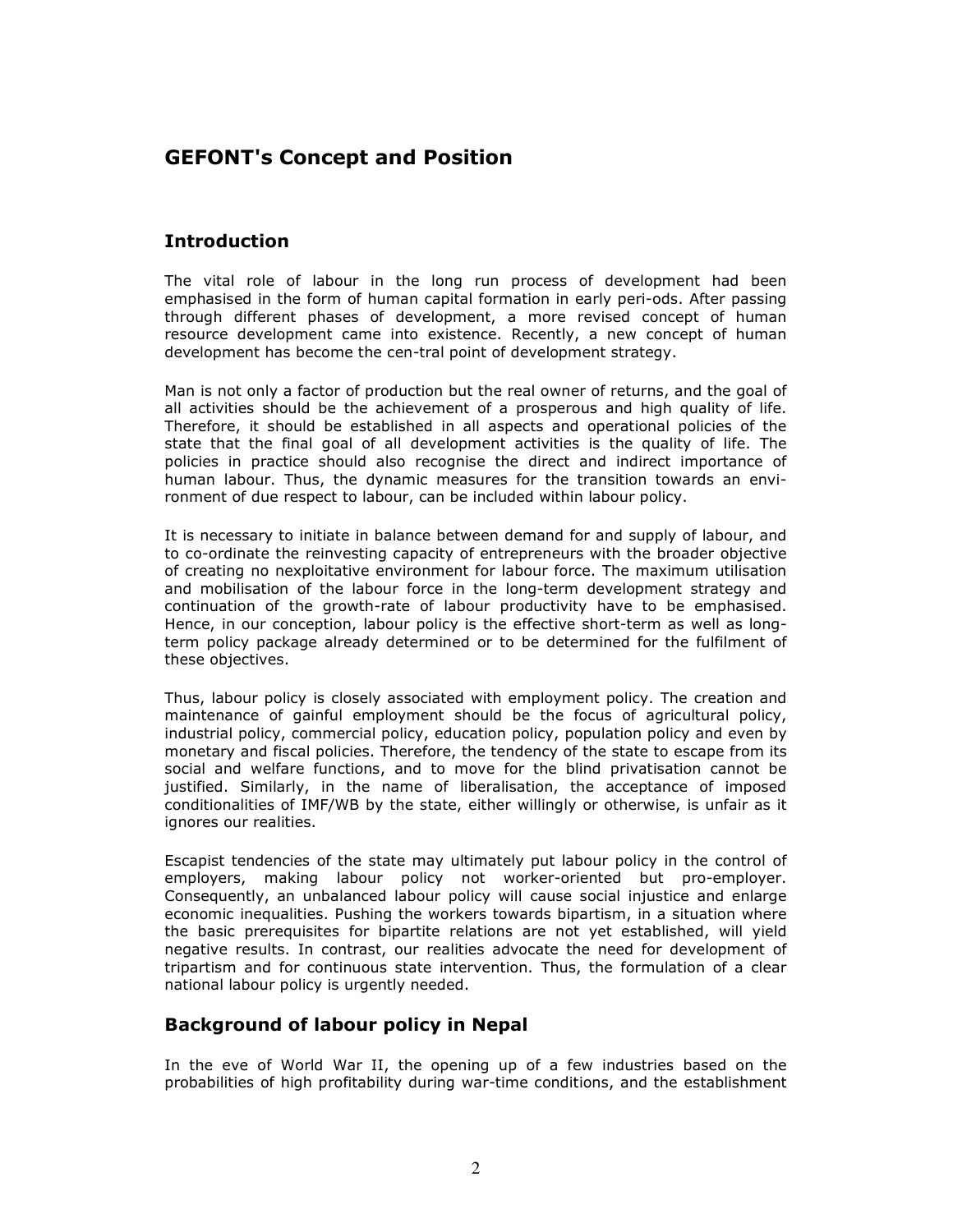of an industry council, were the beginnings of mod-em industry in Nepal. It is also the elementary point of the rise of the industrial working class in the modem sense. Although some rules and regulations for the industrial sector, as necessitated by the establish-ment of various industries during the period, had come into existence, nothing in the history can be found on labour laws and related issues. As the war came to an end, changes in the war period supply conditions caused many industrial enterprises to incur losses and many of them closed down.

The first workers' movement was carried on by the newly rising class of industrial workers in Biratnagar resulting in political change of 1951. However, after 1951, nothing was done in connection with labour policy even though an effort at a planned economic develop-ment had begun in 1956. Only in 1959 did the Factory and Factory Workers Act come into existence. With the exception of a few provisions under some articles regarding factory workers, the act was not of much use in protecting the interests of workers.

The labour movement itself was suppressed during the period of the autocratic Panchayat system. Gradually, with the expansion of the ser-vice and industrial sector, the circle of the working class widened, but no effort for the formulation of a unified national labour policy was undertaken. Although the fifth plan had shown some good signs, in the absence of a suitable institutional framework, nothing substantial was done regarding labour issues in the fifth plan period. The Ministry of Labour and Social Welfare was established in 1981 during the sixth plan period, but the plan could not go beyond a one-sided emphasis on limited skill training for employment generation. Emphasis was given to the generation of self-employment opportunities in non-farm sectors during the seventh plan.

For the first time, labour policy matters were included in the eighth plan. The rate of overall unemployment, male unemployment and female unemployment were 7.6, 7.1 and 8.4 per cent respectively in the year 1992, the beginning of the eighth plan. The eighth plan con-centrated on skill-developing measures for a higher rate of employ-ment in both the farm and non-farm sectors, and on improving management for the protection of workers' interest. As mentioned in the eighth plan document, previous plans made attempts merely to fulfil the immediate needs of government departments. As a result, skilled manpower could not be produced through regular institutionalised training', and even the laws relating to labour could not be fully imple-mented. The eighth plan has considered the following as existing prob-lems in the labour sector:

- a. Inability to create new jobs due to the low rate of economic devel-opment.
- b. Lack of co-ordination between employment policy and its imple-mentation.
- c. Absence of reliable statistical information on labour situation.
- d. Shortage of basic skilled manpower.
- e. Lack of consistent policy and regulations for foreign employment.

Four objectives of the labour policy have been mentioned in the eighth plan document:

- a. Reducing unemployment by maintaining a balance between demand for and supply of labour.
- b. Producing skilled workers for the purpose of development activi-ties.
- c. Creating appropriate conditions for employment opportunities at home and abroad.
- d. Protecting the basic rights of labourers effectively.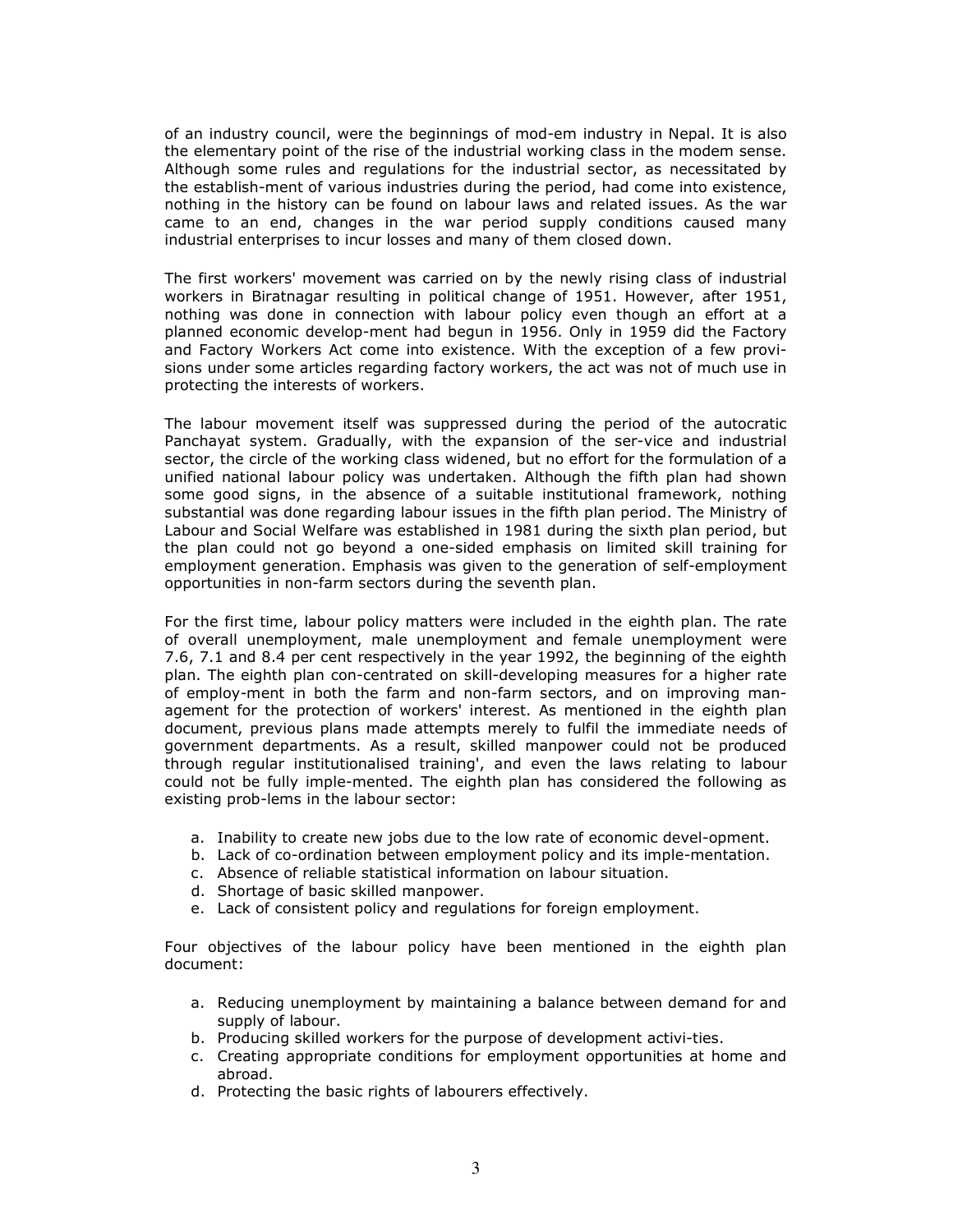The eighth plan has taken into consideration programmes such as basic skill training, development of employment-oriented and productive skills, encouraging those industries which make use of the country's raw material and technical skills, implementation of the Labour Act 1992, training programs for backward ethnic communities, and work-ers of remote areas.

In connection with labour-related policy, the main focus has been given to the development of self-employment opportunities, diversifi-cation and intensification of agriculture, vocational training, skill-training, technical and financial assistance to labour-intensive sectors, extension of family-planning services in order to control potential growth of labour supply, minimum wage determination, development of employment information centres, tax rebates to the employers investing for the training of their workers and others. The development of organisational and legal provisions to facilitate Nepalese workers for foreign employment is also mentioned in the policy.

Thus, problems are partially identified by the eighth plan. The priori-ties and policy have given one-sided emphasis to the aspects of employment. Many other aspects of the labour policy as a whole have not been taken into consideration. Therefore, no new and solid pro-grammes have been put forward during the eighth-plan period except the program of establishing a central industrial health laboratory. The system of estimating demand for labour based on detailed analysis and calculation of various sectors of the economy is not yet developed. Similarly, no reliable database other than population census has been developed in connection with the supply condition of labour.

In this way, the review of the past reveals that the government sector has not been serious in labour issues. No special attention and activi-ties can be found regarding the maximum utilisation of human labour, liberating labour from exploitation, and the increase of labour welfare accordingly. In the absence of a consolidated labour policy, existing legal provisions and their effective implementation are unable to meet the present necessities. Therefore, there is a necessity for an integrated & systematic labour policy committed to pro-worker changes in dis-tributive shares, and which should be employment-oriented and con-centrated on labour welfare.

The labour policy should encourage skill, productivity and efficiency. We feel it urgent to put forward our conception, viewpoints and prac-tical suggestions on different aspects of labour policy in order to attract the attention of the working class, employers, government and related entities so that they will be serious in acting on labour policy issues. As we believe in the leading role of the working class in a strategic campaign for social transformation, we are sincere about class respon-sibilities for the development of society. Due to this responsibility, our obligation is to think over the different aspects of labour policy and to struggle simultaneously for workers' interests and for social revolu-tion.

In the context of increasing adversities of the working population of the whole world through economic liberalisation and SAPs, we feel that our responsibility towards the workers of our country is increased. While shouldering these vital responsibilities, we have tried to present our conception, viewpoints and position on different aspects of labour policy especially based on global technological changes, fluctuations in the political scenario and labour movement, as well as the contemporary national-international realities. Our hope is that the pro-worker trade union movement of Nepal may go ahead unprecedented in ful-filling its national, social and class responsibilities.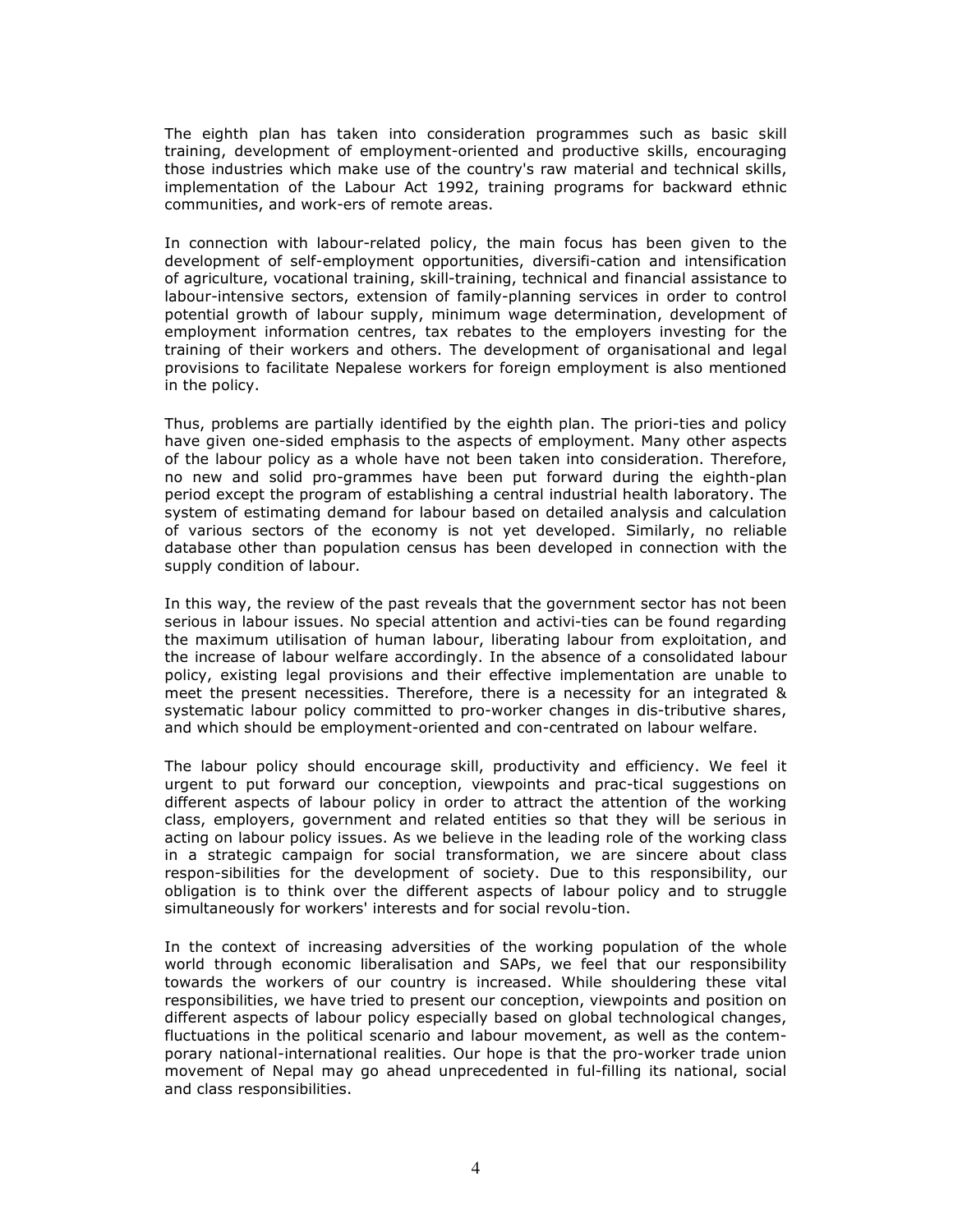### Existing labour laws

Formulation of the first labour law became possible in our country only after 23 years of establishment of organised industries, but this does not mean there was a complete absence of labour laws. 'Shukra Niti' and ' Economics of Kautilya' include provisions like giving appropriate remuneration to workers, determination of wages in accor-dance with time and nature of work, higher wages for longer length of work time, no delays in payments and so on.

The above represent the ancient forms of labour law. Some chapters of the Muluki Ain of B.S. 1910 (i.e. 1853) are also connected with labour laws. The Essential Services Act issued in 1958, and the use of Bengal Awards' as prescribed by Labour Commission Report of 1951 are the basis for labour laws in Nepal.

Although the early industries were established in 1938, there was no systematic legal framework before the formulation of Factory and Factory Workers' Act in 1959. It was publicised in July 1995 but enactment was very late (only in 1962) after the right to trade union formation was rejected. This law was amended in 1974 and 1979. For the enforcement of this law, the Factory and Factory Workers' Regulations 1962 was issued. However, workers outside enterprises are covered by the Muluki Am 2020 (1963) which only states that there should be no forced labour. Bonus Act 1974 and Bonus Regulation Act 1983 were formulated in order to ensure workers access to enterprise profits. Other labour laws such as the Trainee's Training Act 1983 and Foreign Employment Act 1986 were also for-mulated.

Soon after the establishment of a multiparty system in 1990, the demand for the abolishing of the Factory and Factory Workers Act 1959 and for the guarantee of trade union rights came forward with great velocity. In the first parliamentary session after the first general election of 1991, GEFONT presented an 'Alternate Bill' on labour, industrial relations and trade union through its president who was a member of parliament. As a result, the government was forced by cir-cumstances to enact the Labour Act 1991 and the Trade Union Act 1992. Regulations under these acts have also been issued.

The Transportation Act 1992, Children's Act 1992 and Working Journalist Act 1994 were also enacted. The labour court and present labour laws were formed after the issue of Labour Court Regulations Act 1995. Even after the issuing of labourregulations, we felt that a number of provisions concerning the law were not only against work-ers' interest but also obstacles to rapid industrialisation. Up to now, the central labour advisory committee has not been formed. Neither the criteria for trade union representation in the committee has been fixed nor the minimum wage board has been formed. While analysing the nature of existing labour laws and experiences based on practice and traditions, the present situation can be described as follows:

- a. Effort has been centred to formulate a labour law to include work-ers of all sectors and varying fields, but in reality, it is incomplete for every sector. Suitable labour laws for each sector has not been formulated because of the concentration towards a single labour law.
- b. The labour law is formulated only for workers of organised sectors and the huge workforce of the country in unorganised sectors is excluded.
- c. Foreigners are allowed to work through global tender methods in the projects of foreign investment, but there are no provisions in our labour laws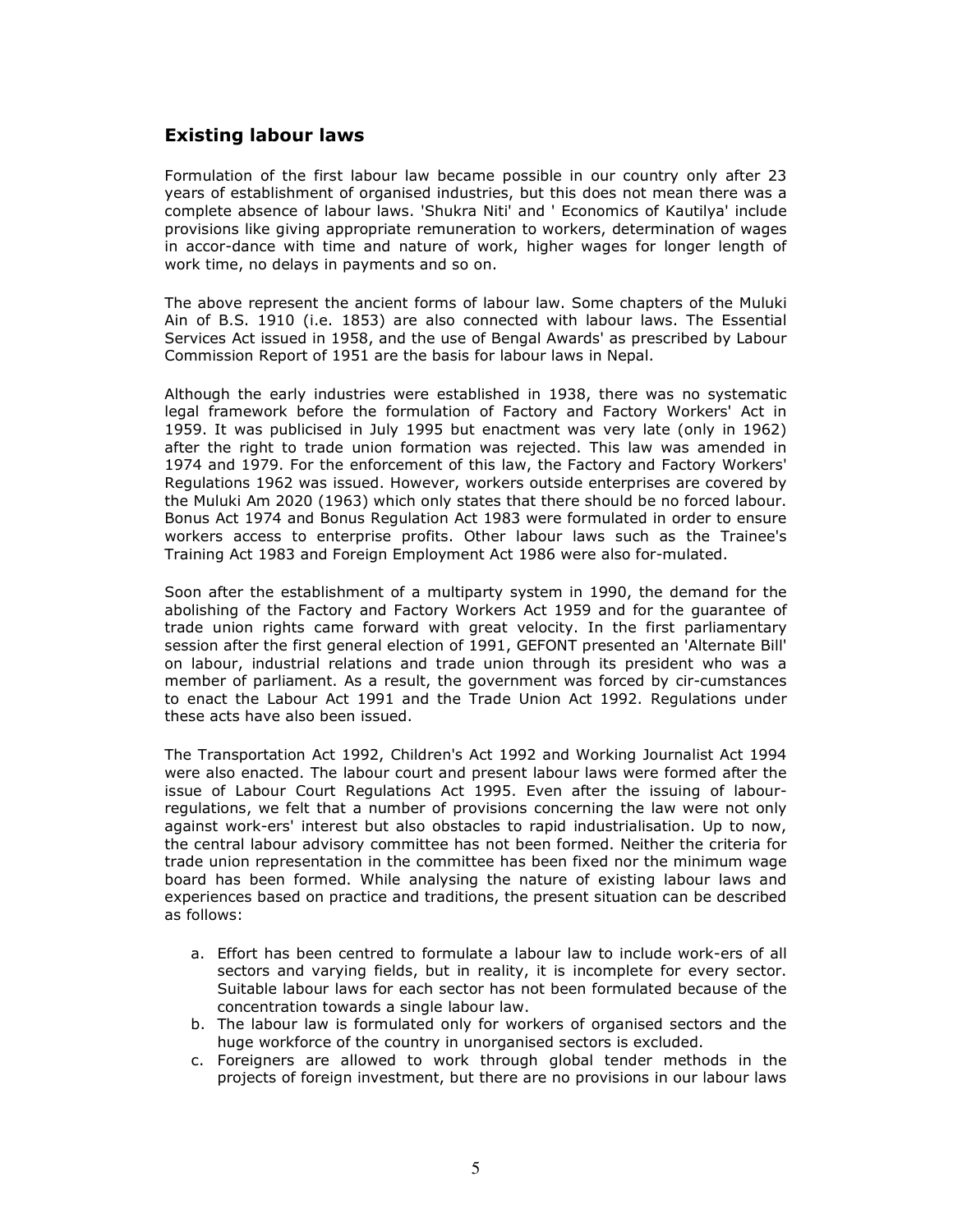regarding the rights and welfare of workers hired by such foreign companies, firms or organisations.

- d. A number of provisions of the labour law are not enforced by the government.
- e. Not only is the enacted labour law incomplete and insufficient, it is also 'illusive and not clear.
- f. Rules and regulations for the implementation and enforcement of the provisions of existing labour laws are insufficient as well as inefficient.
- g. Legal provisions concerning the formation of a labour court and its rights and procedures are incomplete, insufficient and wrong with the view point of legislative principles.
- h. Clear and complete provisions are lacking in connection with meth-ods and mechanism for the enforcement of decisions and of col-lective agreements done under labour laws.

In this situation, serious efforts are essential in order to revise existing labour laws in accordance with the existing condition, and to establish appropriate concepts and norms in the labour sector as well as enforce them in a clear-cut manner. Concentration should be on the formula-tion, development and extensions of labour laws in a simple, appro-priate and comprehensive manner mainly for dynamic labour relations and industrialisation. A policy for labour laws has to be undertaken based on the following principles:

- a. Laws should be formulated covering all the necessary provisions in order to guarantee a balanced and equitable bargaining positions for workers who are suffering social imbalances caused by social, economic, political and educational factors.
- b. Due respect and balanced status should be ascertained to workers through the law, and provisions should be systematised to help workers obtain rights and benefits through collective bargaining in accordance with the capacity to pay of enterprises. Measures have to be created by the law to provide prerequisites for successful col-lective bargaining.
- c. Opinions of trade unions have to be collected for the formulation, amendments or modifications of the labour laws and the draft should include their suggestions.
- d. Studies on labour activities including labour policy, labour laws, labour standards and statistics have to be systematised, and provi-sion of timely revisions should be done through the labour laws.
- e. An appropriate law is to be formulated to provide for the selection of central level representatives based on multi-unionism.
- f. Fair and appropriate wage policy and permanent wage board are necessary, so that a fair wage system for the entire workforce can be developed.
- g. The labour sector is suffering from disputes and adversities due mainly to existing management in the private sector. Hence, labour laws should create compulsory provisions for a scientific management based on skills and expertise.
- h. Unnecessary provisions, illusions and confusions have to be removed from the legal system.
- i. While developing fair labour relation, unnecessary restrictions and difficulties imposed on workers have to be eliminated. An enforc-ing agency for the implementation of collective agreements should be created.
- j. There is no minimum wage for the workers of especial sectors and nature. Three major acts have to be made: the Systematic Labour Act (for the determination of rights, benefits as well as minimum terms and conditions of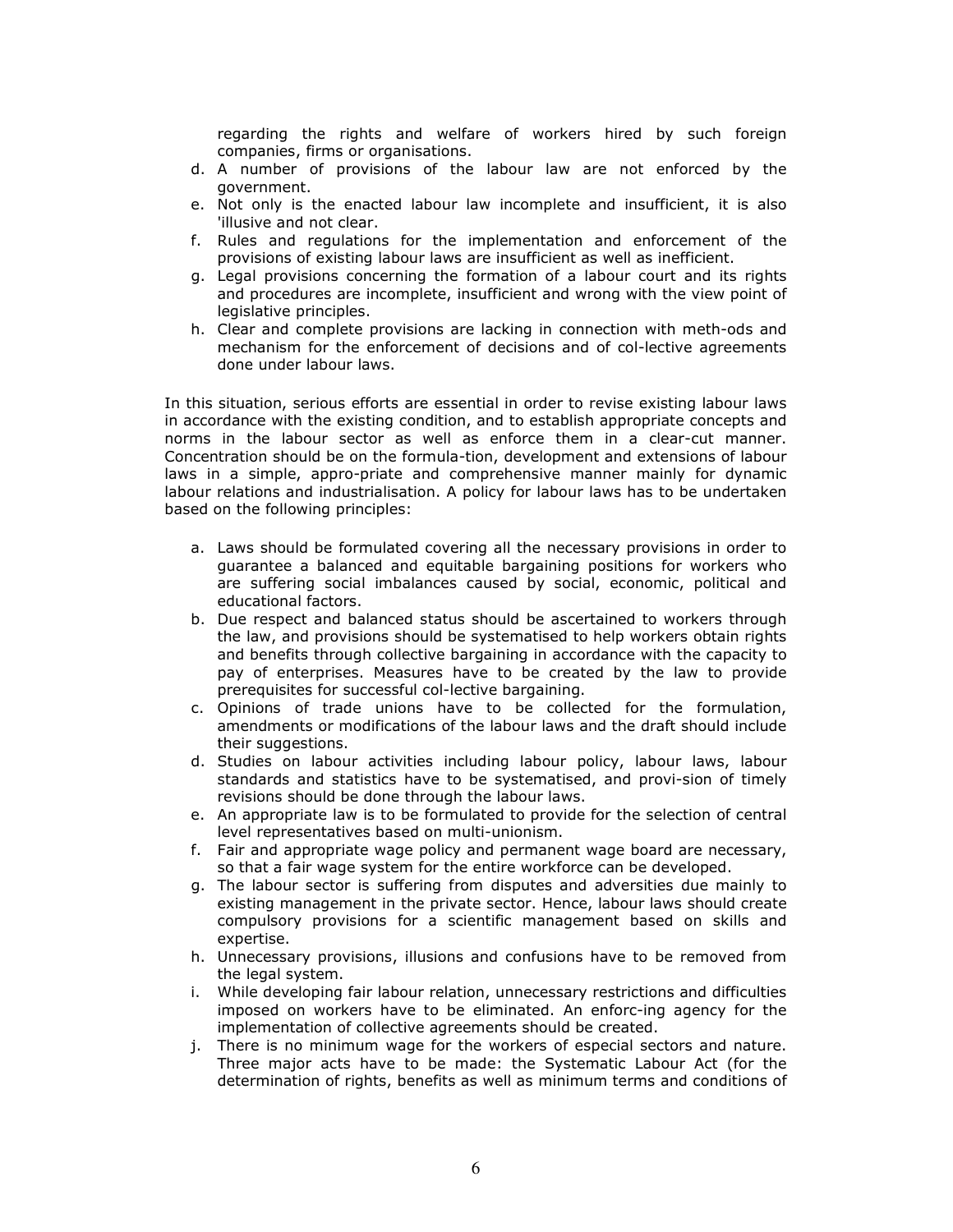employment in favour of workers), the Industrial Relation Act or the maintenance of fair labour manage-ment relations) and the Trade Union Act (for registration and oper-ation of trade unions).

- k. Rules and regulations formulated under labour laws are insufficient and their provisions are unclear. Therefore, the redrafting and preparation of separate regulations for enterprises of a specific nature are urgently needed.
- l. This Industrial 'Trainee's Training Act,' formulated to develop skilled industrial manpower is completely passive. Its implemen-tation by preparing suitable and appropriate rules and adequate revisions are urgently needed.

Adequate provisions for evaluation and follow-up are missing in labour laws. This indicates the need for quick formation of a tripartite central labour advisory committee with full authority. We think that proportional representation based on enterprise level unions and national federations will be appropriate for the representation of trade unions in this committee.

The debate on the coverage of trade unions could not be put to an end during this period. The wrong understanding that trade unions refer solely to manual workers of the factories and not others associated with the civil service, corporations, education and health including white-coloured employees even in the factories, has dominated the mentality of the activists concerned.

There is also another tradition to include all levels of workers: from unskilled manual workers to highly skilled engineers, doctors or pro-fessors within the structure of the trade unions engaged in private, semi-government or nongovernment sectors. In this trend of thought, a trade union is an organisation of people engaged in any profession. The organisation should participate in collective disputes and have the right of collective bargaining. Therefore, the dispute whether to form a trade union or a professional organisation does not make any sense.

In this context, employee organisations in Nepal should be treated as trade unions and by using the term "trade union" in a broader sense, the artificial discrimination between "trade union" and "professional association" should be eliminated. Similarly, the arbitrarily fixed objectives of trade unions as dictated in the Trade Union Act have to be eliminated.

### Industrial context

#### a) Industrial revolution in our case

The term "industrial revolution" is understood in a technical sense. It indicates the process of rapid industrialisation of Europe after the invention of the steam engine in the 18th century. However, we have taken it, not in its rigid sense but as a general term, to express our urgent need of rapid industrialisation.

The beginnings of industrial activities in our country is to be traced back to the efforts of lndian capitalists and Rana rulers including some of the feudal lords. These elementary efforts in the eve of World War II were stimulated by profitopportunity because of short supply con-ditions. Naturally, there was no long-term industrial strategy. Even in the period of political instability after the end of Rana regime, nothing was the outcome in connection with industrialisation. The Panchayat system had been adopted after the limited democratic rights of the people were forcibly snatched in 1960.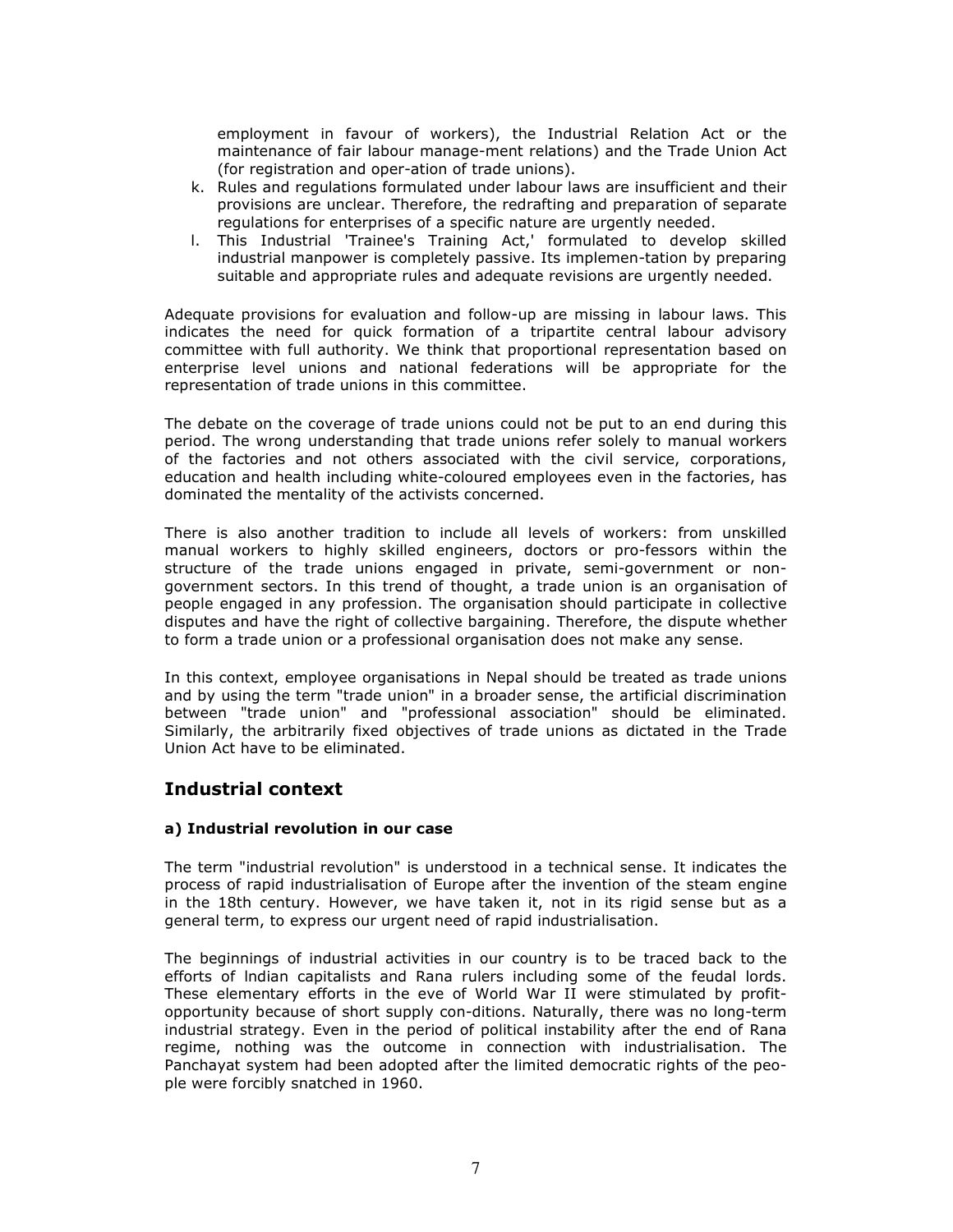During the three decades of the autocratic Panchayat-system, nothing mentionable was done strategically for the identification of suitable industrial base. In the past half a decade, after the vital political change brought about by the mass-movement of 1990, the situation has not changed. A major causal factor is the continuous neglect of the role of the working class in the process of rapid industrialisation. As experi-ences indicate, Japan's process of economic growth is the outcome of the maximum utilisation of manpower. The Chinese case also supports this.

The process of rapid industrialisation is handicapped by two major factors: firstly, weakness in identifying the national Industries appro-priate to our realities and channelling all efforts and resources towards it with a long term strategic view point, secondly, the continuos neglect of vital role of labour in industrialisation. Similarly, the government policy of preferring commercial enterprises to industrial enterprises as well as lack of co-ordination between commercial policy and industrial policy, are also the major factors hindering the process of industrialisation.

In the absence of the identification of national industry, our export trade could not be based on a solid foundation. Initially, it was based on agro-products and raw materials but later it became dominated by leather followed by carpets and garments. Now, the situation has changed and it is clear that carpets and garments can no longer remain the major items of our export. It is imperative to identify and select a stable and dependable base for industrialisation and for export in agriculture as our economy is primarily agricultural. So, the priority should be given to industries based on agro-products, forest-products and available natural resources.

Tea and herb may be put at the top of priorities followed by the plan-tation sector, tourism and other industries. So we feel it impractical to attract large-scale capital intensive industries based on imported raw materials that will demand numerous facilities and tax rebates but cre-ate complicated environmental problems. Therefore labour-intensive technology should be made the focal point and capital intensive tech-nology should be utilised to the extent of creating more job opportuni-ties in its capability to develop side occupations. This is essential in view of widespread underemployment, seasonal unemployment and disguised unemployment in rural areas, and open unemployment in urban areas.

Acute poverty, unemployment and available employment, too, being considerably low with the viewpoint of gainful employment are the characteristic features of present conditions. Thus, industrialisation has to be accelerated as the economic revolution. We feel that first grade priorities should be in the identification of national industries, concentration of efforts and resources on them and in maximum utilisation of human resources. Due attention should be paid to the role of labour. Along with these, adequate combination of other factors may be fruitful. The country is at a transition point where there should be no confusion in objective thinking and in the selection of a right track. On the basis of this analysis, we have come to the conclusion that the present phase of industrialisation has to be accelerated in the form of an industrial revolution.

#### b) Character of Capital

The considerable influence of capital cannot be denied when industrialisation is looked at in combination with long-term national interest. there are debates and differences on the character of existing capital in Nepal. The tendency of classifying businesses into small, middle level and giant capitalists may hinder the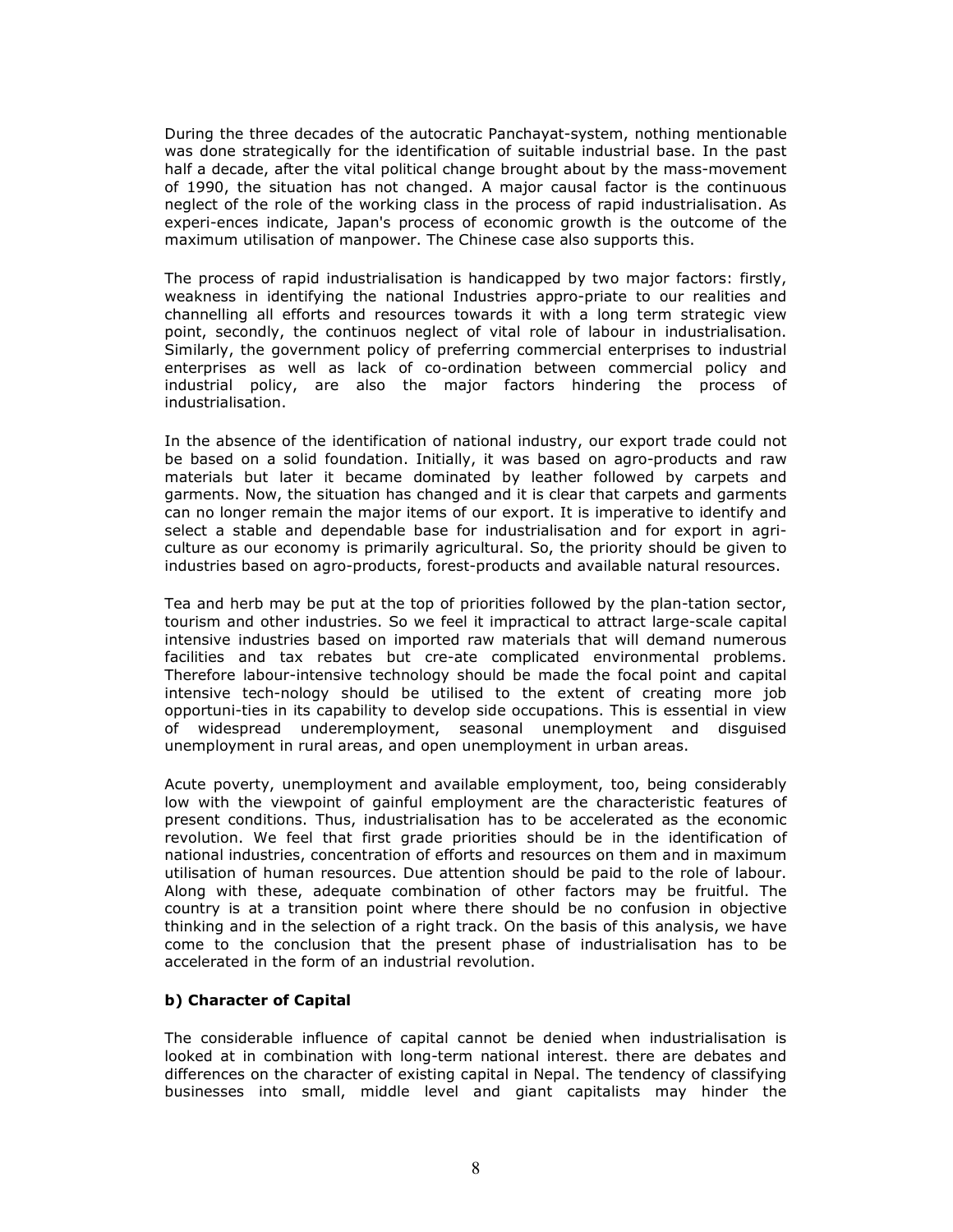development of the national economy. It is often found that this type of classification gives inducement to small capitalists who are working against national interest, and harassment to giant ones who are positive for the development of the national economy. It cannot be logical to conclude that small capital-ists should always be supported and large ones opposed by our movement.

Similarly, another traditional categorisation classifies capital into comprador bureaucratic capital, and foreign and national capital. However, in reality, numerous complexities mark the theory. Our responsibility cannot be limited to the general theoretical expression that our move-ment will support the development of national capital and strike force-fully against comprador and bureaucratic capital.

Therefore, we feel that classifying capital into "supportive of national economy" or "supportive of foreign dependent economy" is more ade-quate. Analysis to decide if the national economy is supported has to be based on the use of labour, nature of raw materials, technology and the market. In short, it will be more clear if we describe the existence of "native" and "foreign" capital in our country. A "closed economy" by negation of foreign capital is neither possible nor logical, foreign capital is to be invited and utilised. However, keen observation on whether its activities go against the national economy appropriate pol-icy of tight control or flexibility are necessary. Naturally, the revision of and elasticity in our industrial policy is essential to utilise foreign capital in our national interest and priorities for rapid industrialisation and for higher level of employment.

On the other hand, every segment of native capital does not necessar-ily favour and serve the interest of the national economy. The com-prador and bureaucratic part of native capital sometimes comes into full action against national interest, people and working class, where-as sometimes it becomes slow and harmless. Only by analysing this fluctuation of its character can we adopt the policies of tight control or neutrality. However, our support is for that part of national capital which is supportive of an independent national economy. i.e. to the development of national capital. The industrial policy of the country should be dynamic and elastic in favour of the protection and develop-ment of national capital. We think policy makers should always keep in mind that national capital is the factor inevitable in the process of industrial revolution.

It may be interesting to study what different types of capital are repre-sented by capitalists active in Nepal. It will be useful to carry on stud-ies and research on this topic by concerned institutes/organisations and researchers academicians.

#### c) Economic liberalisation and structural adjustment programmes

The explanation of the character of capital, and the determination of the degree of response of the trade union movements are not sufficient in a frequently changing world. The outlook, interpretation and analy-se, irrespective of the present scenario of economic liberalisation and SAPs, and the newly established World Trade Organisation under GATT, may not be practical.

The structural adjustment programme introduced by the IMF/WB as an effort to reform monetary and fiscal conditions gradually became attached to economic liberalisation within a few years. Economic liberalisation and SAPs are intermingled with the concept of the open market and free trade. During the 80s, when socialism came into crisis in the former Soviet Union and Eastern Europe, full speed was given to economic liberalisation all over the world, especially by the US and the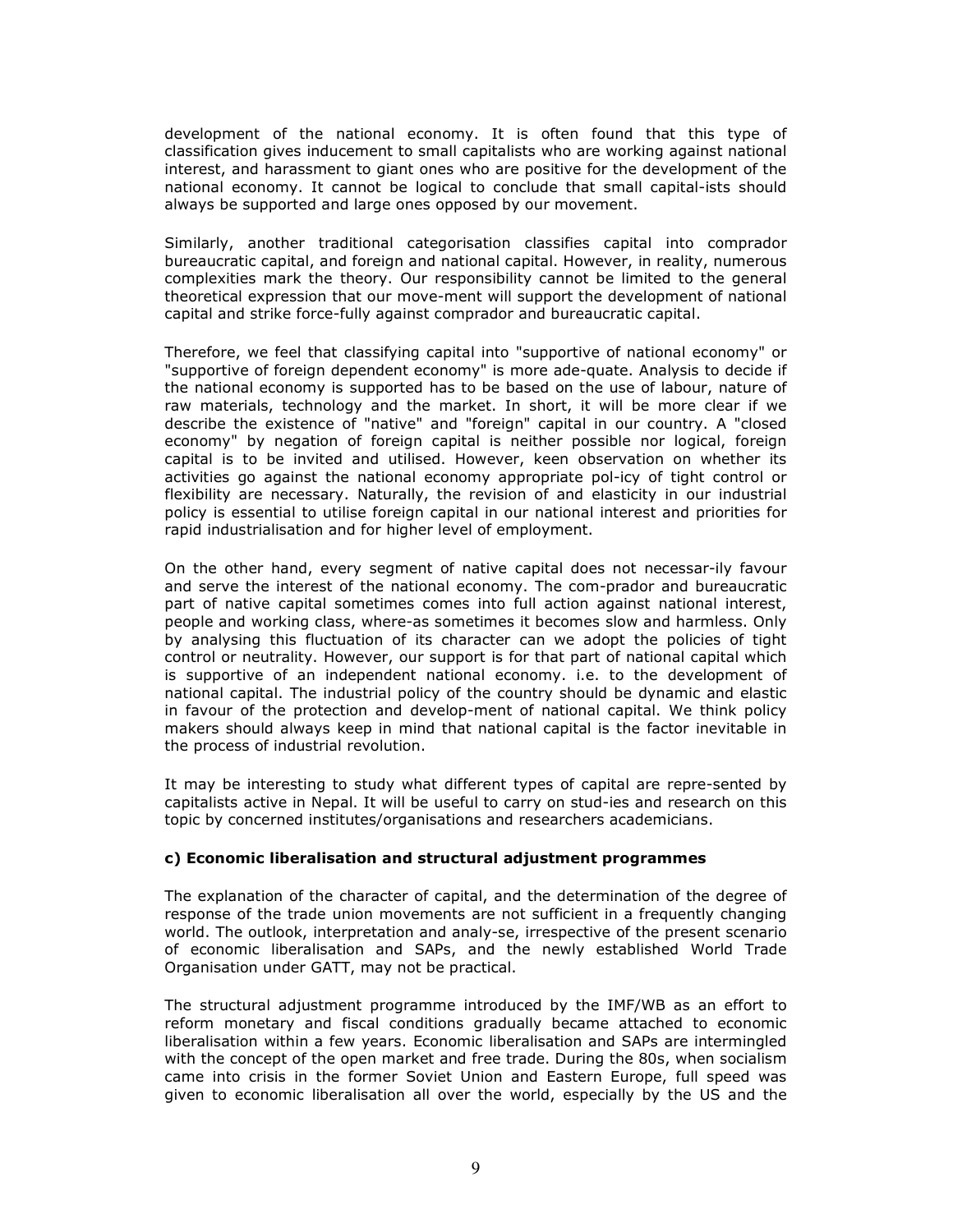West. After the restoration of capitalism in Eastern Europe and the former Soviet Union (especially after the fragmentation of the Soviet Union), economic liberalisation and SAPs are being presented forcibly as if there are no other alternatives. Many examples of imposing SAPs and economic liberalisation with conditionalities by IMF and WB have been observed.

The first phase was the phase of monetary and fiscal adjustments. With the increases in its size and more and more publicity, the inclu-sion of liberalisation and of the concepts of open market and free trade, may be described as the second phase where privatisation has played the dominant role. It is obvious that these phases were limited to tech-nocratic vision and exercise which absolutely neglected the human ele-ment. From the very beginning of the 1990s, economic liberalisation and SAP have come in a new form "with a human face." This is the third phase. Major elements of liberalisation and SAPs are:

- a. Trade and investment liberalisation
- b. Monetary reforms
- c. Market liberalisation
- d. Limiting state responsibilities
- e. Privatisation

It is experienced, the first and second phase of liberalisation and SAP have made wealthy sections of the society richer and the working pop-ulation poorer. The interpretation that the short period might be diffi-cult but in the long run everything will be okay, has been proved wrong. In the process of market, trade and investment liberalisation, efforts have been made to chase unions out from the labour market and to deprive fundamental human rights of workers, like the right to organise and the right to collective bargaining as witnessed in EPZs and FTZs.

Experiences of several countries show that they are terribly indebted and the social welfare schemes and projects have been heavily cur-tailed because of debtservicing. As a result, the standard of the work-ing population is sloping downward steeply. Not only have unemploy-ment and insecurity of employment increased, but the decline in real wage has become chronic. Casualisation of labour and retrenchment have become common. Even though there are little improvements in the rate of economic growth of many countries, the miseries of the working population are multiplying because of the further disparities in the process of distribution.

It is generally accepted that economic liberalisation and SAPs have been highly successful in Asian tigers - the countries including South Korea, Taiwan and Singapore. However a study of the World Bank in these countries revealed the fact that government interventions have played the dominant role in achieving high growth with equity, and that the government subsidies to the export-oriented industries had been surprisingly large. Because of the horrifying complexities created by liberalisation and SAPs all over the world and the dominant role of state intervention even in these countries where liberalisation is considered a success, the criticism that human element is totally neglected in SAPs and Liberalisation came up also from the capitalist world. Consequently, the IMF and WB have been forced to modify their concepts and analyses and the ILO has contributed them in this respect.

Thus, a new form of liberalisation and SAPs with the inclusion of a human element are being propagated. However, in the absence of a unified resistance through the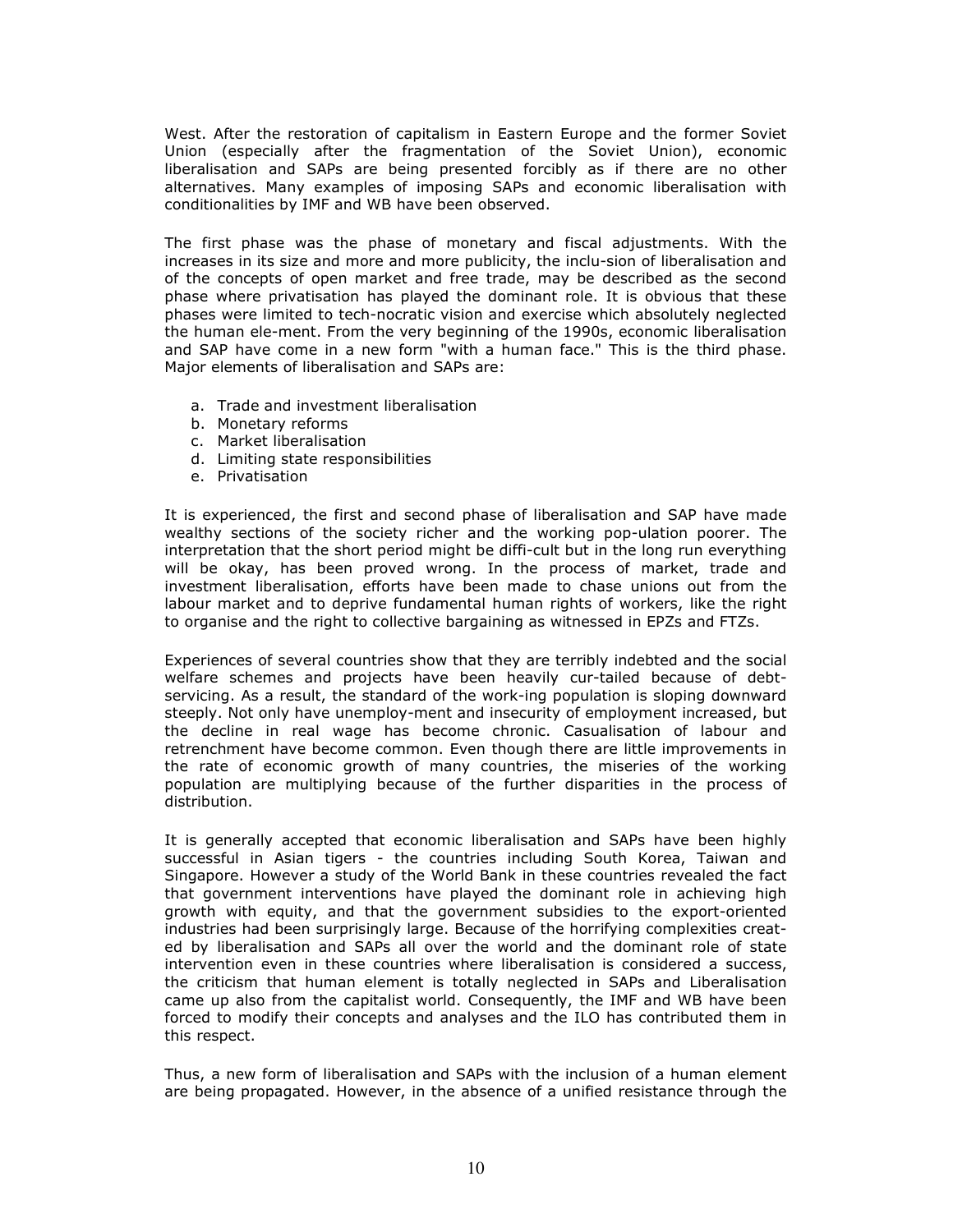collaboration of social organisations, human right organisations, people's organisation, organisations of antipoverty campaigns and the genuine trade union movement, the real treatment of the pains and sufferings caused by liberalisation may not be possible. Otherwise the theoretical advocacy of the human element cannot produce any considerable changes in the situation.

In the South Asian context, the first to implement SAPs was Sri Lanka. In our country, the adoption of SAPs started in 1985, but the process has created multiple problems instead of providing solutions. Since the beginning of the 1990s, His Majesty's Government (HMG) of Nepal started to give public enterprises to foreign capitalists without any deep study and proper homework but merely emphasised the impor-tance of privatisation. This has adversely affected national interest as well as the working class. We are against it. It is quite clear that trade liberalisation in our weak export-base conditions is merely import liberalisation. The fruits of the little improvement in the rate of econom-ic growth have been concentrated in the hands of smugglers, and the masses are suffering from uncontrolled price increases.

In spite of the fact that a small portion of the total labour force are industrial labourers (including the service industries - hotel, transport, tourism), unionisation is more intensive as it is an organised sector, and workers are more aware of their rights and related issues. The labour laws also pay more attention to this sector as international fluc-tuations first impact this sector. So, the immediate effects of liberalisation, SAPs and privatisation are first visualised in this sector.

The labourers of the industrial sector are heavily burdened due mainly to the minimisation of state responsibilities in the process of econom-ic liberalisation. Privatisation already done or being done under external conditionalities and absolutely overlooking our national real-ities cannot be accepted. We have witnessed the cases of labour retrenchments. In spite of the increases in foreign investment, the level of employment created by it has declined sharply from 1988 to 1994. Thus, selective liberalisation-privatisation can be accepted when there is a full guarantee of the protection of working class interest.

In fact, we are at a transition point where the old socialist model of absolute statecontrol has stepped down to a defensive position due to various economic and political causes. Laissez-faire and free trade policies, already proved outdated before World War II, have been pushed ahead through extreme publicity, conspiracy and pressure. Therefor, not only in context of our industrialisation, but also connec-tion with the entire development strategy, a deep analysis of economic liberalisation and SAPs, and the selection of a right track is essen-tial.

In accordance with our realities, selections have to be made from the different modals of privatisation. Trade unions have to look at policies from the perspective of workers' welfare, not from the profit and growth perspective as technocrats do. So, we should be actively involved in joint-resistance with social organisations, consumer asso-ciations and human right activists against the unfair exploitation and misuse of natural resources adversely affecting social welfare. We want to generate movements to pull liberalisation towards measures of poverty-alleviation.

We should concentrate our efforts to increase investments in social security and social welfare. Present market philosophy bends towards comparative advantage and trade by imposing all the burdens to work-ers. We are in favour of efforts to substitute this trend by creating comparative advantage through productivity,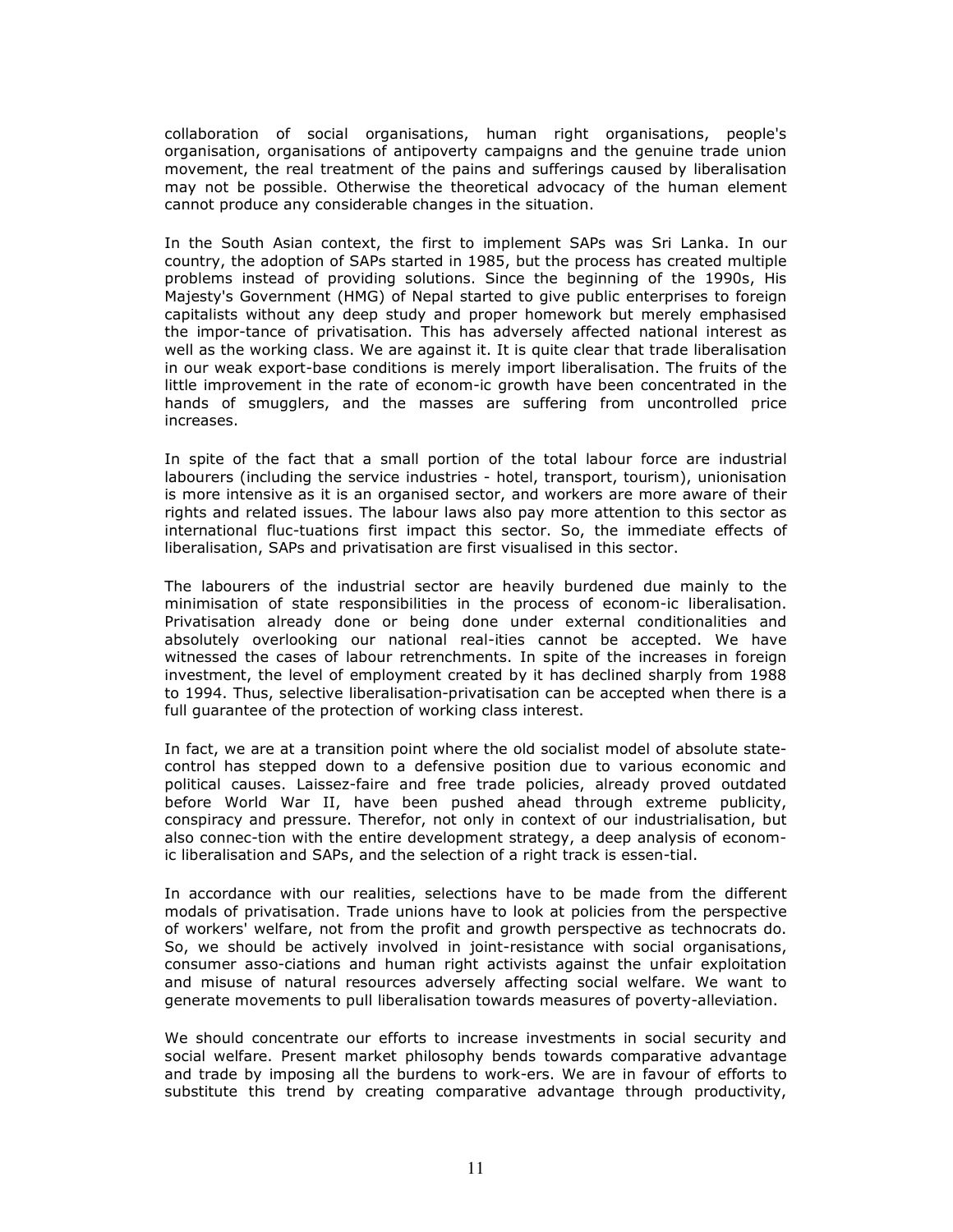incentives and managerial efficiency. In short, we will be active in the campaign to lead liberalisation within the limitations of our realities and in favour of an independent national economy and social justice. We emphasise the active role of the state and we are determined to negate privatisation in basic industries and public utility services.

While privatising the enterprises, far-sighted calculations are inevitable and if there are possibilities of technical improvements, increases in efficiency and reforms in employment pattern, working conditions and wage structure, the concerned enterprise should be enrolled in the list of privatisation. Furthermore, the state should utilise the amount derived through privatisation of public enterprises in schemes of employment generation and of social security and welfare. In addition to this, our emphasis is on the full utilisation of the capac-ity of privatised enterprises and on the guarantee of non-retrenchment. Lastly, we are of the opinion that discussion and exchange of views with trade unions should be given priority in policy formulation and implementation in the process of liberalisation and privatisation.

#### d) Industrial relations

The type of policy to be adopted on industrial relations depends main-ly on the character of capital and the ownership of enterprise. It is nat-ural for trade unions to take a tough stance regarding foreign capital because the dividend of the foreign investment goes outside the coun-try. Furthermore, a major portion of the incomes of the high level man-agerial staff (mostly foreigners) crosses the boarder as well. Hence, the effort to channel a part of profits towards labourers either in the form of monetary wages or in real wages and facilities is quite natural. The less elastic positions of trade unions in collective bargaining with for-eign investors can be justified by the higher earnings and higher capac-ity to pay of TNCs IMNCs or private individuals.

On the other hand, an elastic policy for the national industries (to be selected strategically as the export base) is natural. However, in con-nection with comprador and bureaucratic capital, a policy of conflict has to be adopted when its activities are against the welfare of the nation. However, when its activities are harmless, industrial relations should be maintained accordingly. While looking at the experiences of others, diversity can be found on the basis of ownership. The Chinese economy has maintained three types of ownership-collective: public and private. The trade union movement in China generally applies a negotiatory policy in the former two and policy of conflict in the third.

In Nepal, industrial relations have to be determined on the basis of a division between natives and foreigners, and even among the natives, it should be based on subdivisions. A balanced industrial relation is one that is practical and which maintains an adequate distance from both the extremes of "always conflict" and "always negotiations." Maintenance of industrial relations and assistance in the development of tripartism is desirable in our realities where industrial democracy is not yet developed.

With the worldwide expansion of liberalisation, changes in the terms and modes of employment have given way to the use of subcontract-ing and casualisation of work. The uncertainty of employment has multiplied many times in comparison to previous years. As a result, industrial relations may be affected by changes in the employment pol-icy of employers. We will have to choose the path of hard struggle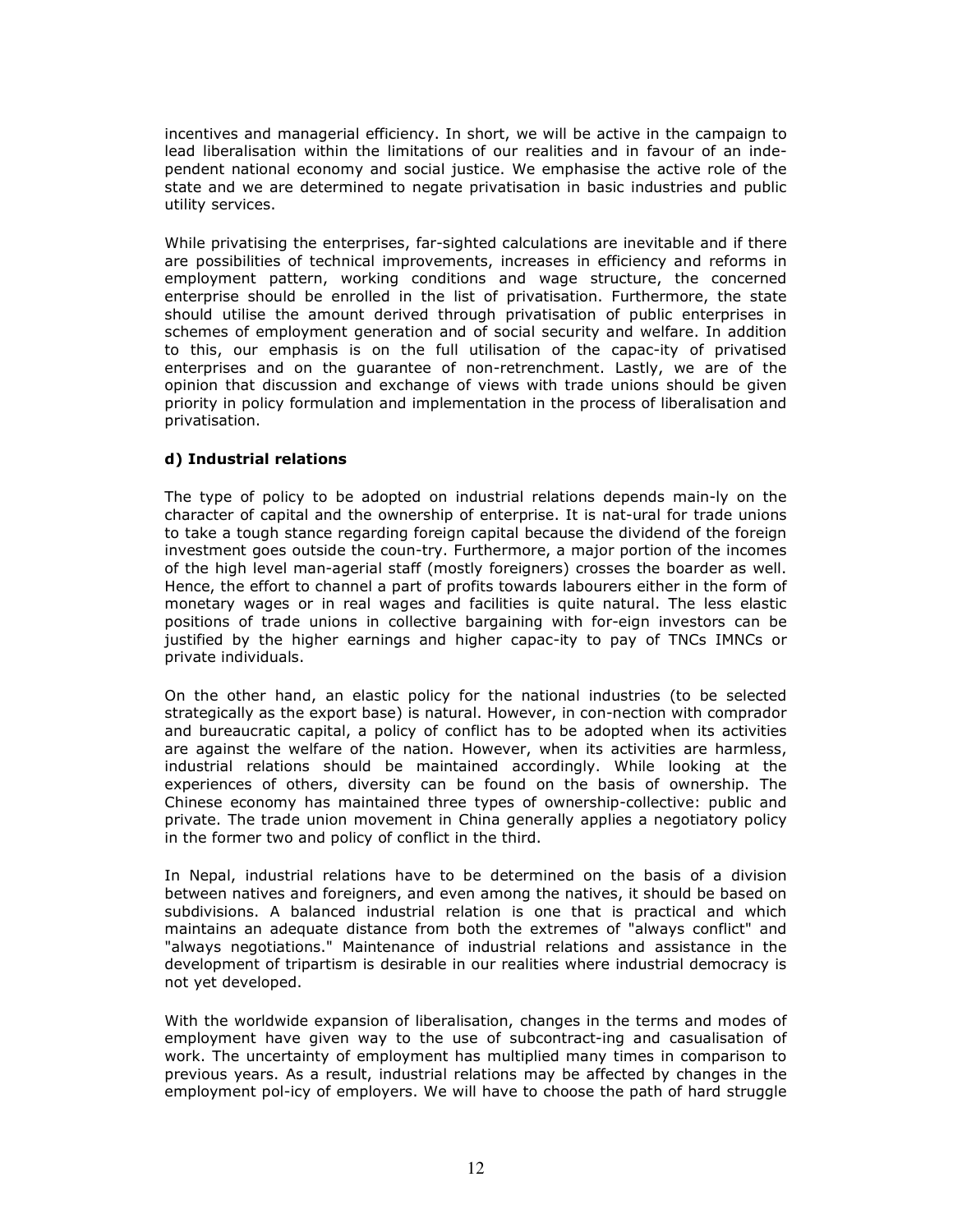when employment policies go against the working class. So the changes in employment policies will have influences in our vision of industrial relations.

Finally, liberalisation and the process of industrialisation should march in friendly relation with social justice, social security and the long-term interest of workers and the working population. Otherwise, nei-ther the development of an independent national economy nor growth with equity will be possible whatever be the improvements in the rate of economic growth. The resultant effect will be the concentration of all the returns into limited native and foreign hands. To save our nation and the masses of working people from this unfortunate condition, we arealways conscious and active in our responsibilities.

### Agricultural workers

Despite having an agriculture-based economy and highly prioritised- largely invested agricultural sector, our country has been forced to import food grains. We were previously a grain exporting nation. This reality reveals what the living standard of peasant and rural communi-ty has been reduced to. If agriculture is not commercialised rapidly by changing traditional technologies, the conditions will further deteriorate. Favourable changes in agriculture cannot be created by just the sta-tistic of increasing use of imported fertilisers every year, and alloca-tion of more amounts in the annual budget for irrigation. Similarly, without transferring the underemployed and disguised unemployed workers of zero marginal productivity from the total employed labour force in agriculture to the industrial and other productive sectors, agrarian reform is not possible.

Thus, from all the three angles of productivity, distribution and employment, the inevitability of land reform can be justified. In the absence of fully determined programmes for bringing about changes in the present land ownership structure and its effective implementation, commercialisation of agriculture, increase in land and labour produc-tivity, the even distribution of agro-products and the generation of gain-ful employment in agriculture cannot be achieved. Agriculture should be released from its sickness not only for the sake of food security but also for its potential as a permanent export base. Despite the fact that the economically active population is mainly dependent on agriculture, the peasant movement lacks momentum.

The wrong understanding that the term "labourer" refers merely to fac-tory workers and the word "peasant" represents the landless and also rich framers, is part of the reason why the peasant movement is weak. The peasant movement should be involved in issues of land reform, land distribution, high productivity, HYV and affordable fertilisers, agricultural marketing new technologies and skilled technicians. The wrong idea that the peasant movement of the country can represent the interests of agricultural labourers should be dispelled.

The unorganised agro-labourers have to be brought under the umbrella of the national trade union movement. A portion of workers who are known as 'Kamaiyas' are bonded labourers. Only the tea plantation workers are organised, but bonded kamaiyas, agro-farm workers, Halis--Gothalas-Khetalas (tillers, cattle-herders) landless agro-workers and wage dependent small landholders are still unorganised. A major por-tion of the total labour force (almost 2 millions) is still outside the periphery of the trade union movement. Therefore, we have become serious for the rapid unionisation of the agricultural sector.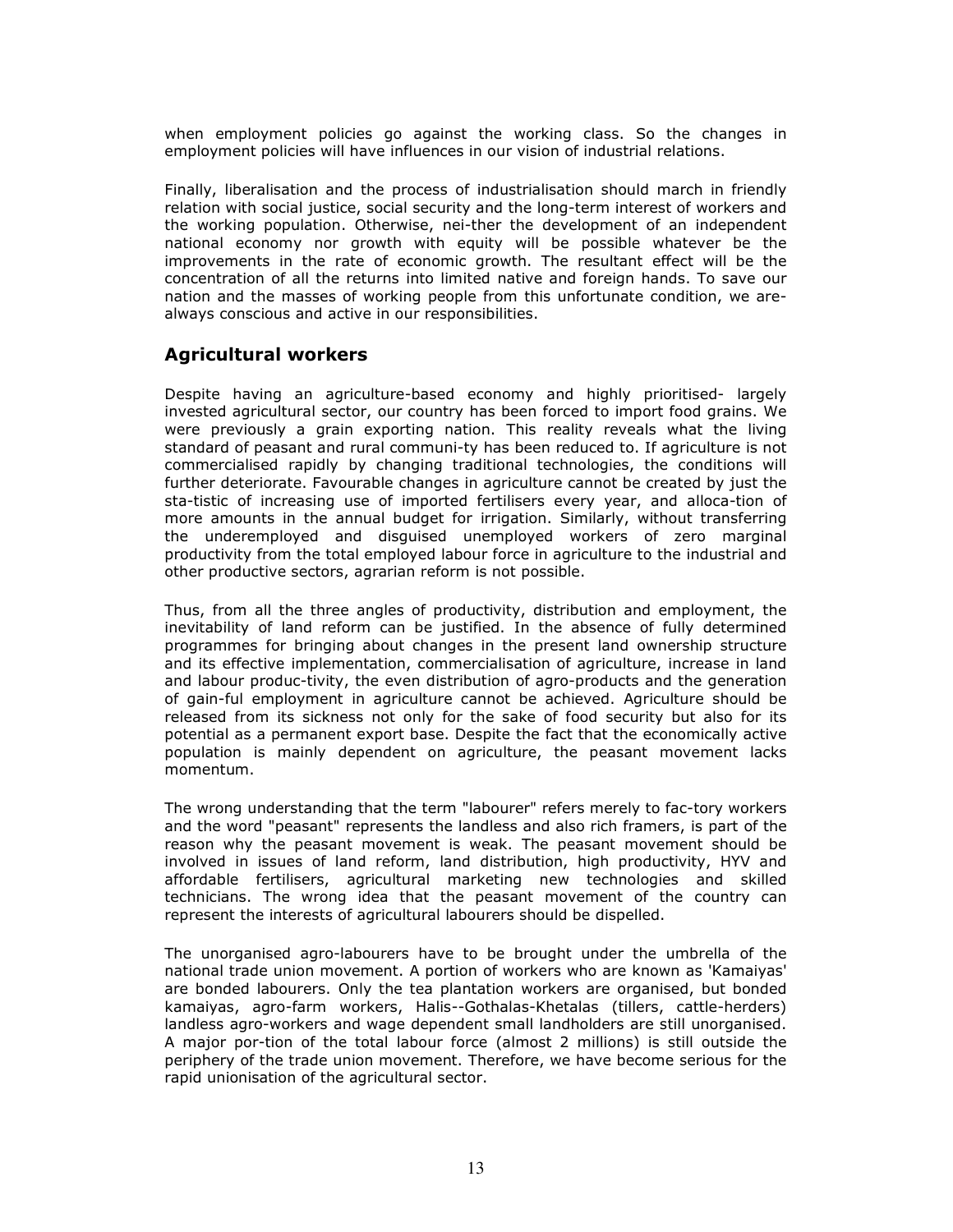Along with the commercialisation of agriculture, the extension of plantation sector to include coffee, sugarcane, nut, cardamom and pineapple etc. will surely create separate organisation for plantation workers. Only the tea plantation workers are largely organised, the large number of other plantation workers and their giant federation will prove their organised existence in future years to come. We have developed a three union concept for the unionisation of the huge mass of agricultural labourers - one for bonded Kamaiya labourers, another for agricultural workers and the third for unorganised tillers, cattle herders, landless agro-labourers and wage dependent small landholders. We have formed a federation of agricultural workers for the co-ordination and leadership of these three unions.

The issue of minimum wage is as important as the unionisation of the masses of agricultural labourers. However, there are numerous compli-cations in the determination of a minimum wage due mainly to non monetorization in rural areas (where payment is in kind). Steps have to be taken not only in the issue of minimum wages but also for the pro-vision of occupational health and safety as workers adjust to the tech-nological changes in agriculture and to increases in skill and produc-tivity. We are serious about bringing them into a comprehensive social security network and we express our commitment to the roles and leadership required.

#### Wage-policy and related matters

The issue 9f wages is like two faces of a coin - from the perspective of one face, the income of workers is the primary consideration, and from the other, the primary consideration is keeping cost of production low for producers. Hence, it is important to determine wages by main-taining a proper balance between the reinvestment capacity of employers, and the protection of and increases in purchasing power of workers. There are many theories in connection with wage determina-tion ranging from the most exploitative iron law of wages and wage fund theory to marginal productivity and collective bargaining theo-ries. By analysing the theories, it can be concluded that three forces play dominant roles in the determination of wages market, institu-tional and social forces.

If only market forces are moving freely, and other forces are pushed aside, unequal bargaining conditions will strengthen the hands of employers, thereby causing imbalances in the whole economy. Social harmony will also be adversely affected. Thus, the interaction of social and institutional forces are essential. Tripartite interactions of trade unions, employers and the government are believed to represent mar-ket, social and institutional forces. Wages cannot be left entirely to market forces and hence, a minimum wage is essential and justifiable.

In our country, there is a tendency for employers to look at minimum wage as the maximum payment. There are four categories of minimum wages fixed separately for: unskilled, semi-skilled, skilled and highly skilled workers. This type of classification of minimum wages is impractical in our analysis. We are of the opinion that there should be one minimum wage although minor regional differences may exist, and sectoral distinction of minimum wages may be acceptable between agricultural and industrial workers.

The conclusions to determine basic minimum wage should be derived by estimating the annual expenditure (in current market prices) for food, clothing, housing, daily consumption goods, medicine, chil-dren's education, transportation and entertainment. The estimate should provide for four members of a worker's family.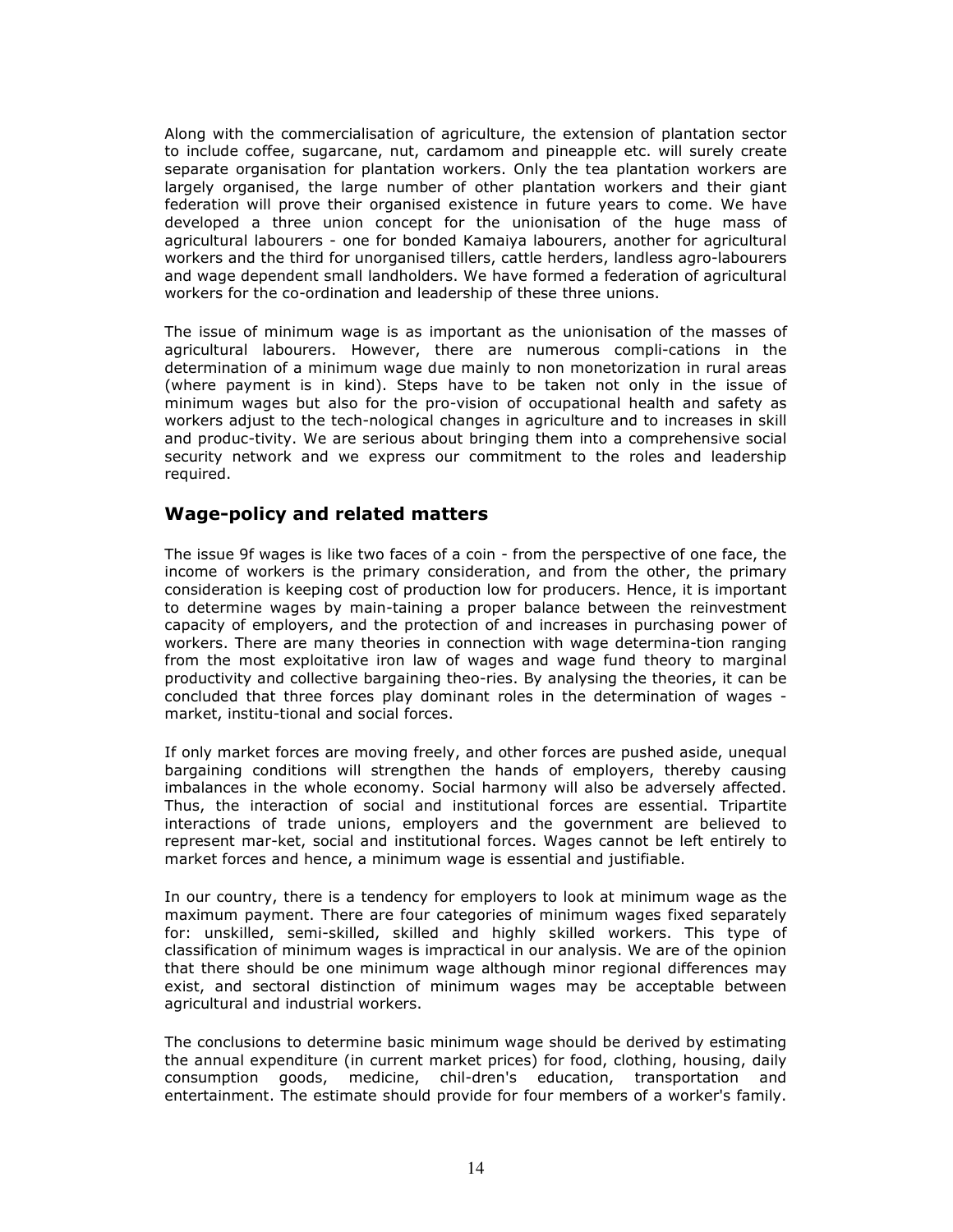Once it is decided, the basic minimum wage should be tied up with the consumer price index so that the real wage and real income may be protected from adverse effects of inflation. The preparation and updating of the agricultural labour index, the industrial labour index and the indexa-tion of wages are the major issues at present. At the very least, we need to introduce a salary allowance to cover basic necessities.

A wage policy is dependent mainly on general socio-economic condi-tions, labour productivity, comparative positions of industries and occupations, and the capacity of employers to pay. Workers should be provided a minimum wage on the basis of working hours the fair wage on, productivity and the incentive earnings on efficiency. But the pro-visions for a provident fund, gratuities and pensions must be available to all. We have to struggle not only against employers' practice of hire and fire without reasonable cause, but also emphasise the development of skill and competitiveness. In brief, we are committed to take steps for the extension (phase by phase) of fringe benefits and com-prehensive social security along with the emphasis on productivity, efficiency and quality.

The government, through wage policy, should redistribute income and wealth. The redistribution process should be labour oriented to bring about changes in distributive shares: policies of taxation and public expenditure must be in favour of the working population. We cannot accept deductions in social expenditures created by the cost of debt-servicing. On the other hand, taxes like VAT, which directly affect the working population, should not be imposed without a well managed backup system. Naturally, our movement will have to react forcefully if the implementation of such taxes, without a satisfactory follow-up, adversely affects the living standard of the masses.

### Child labour

Child labour is considered as a cheap and easily available source of labour supply in labour market. The utilisation of child labour is seen as a low risk venture as children do not collectively bargain. The ram-pant use of child labour has helped to fuel the large supply of children working in various sectors of production and services. Legally, child labour is prohibited in our country, yet it is quite clear that children are working in different sectors from hazardous jobs in factories, mines, construction and transportation to jobs in agriculture, plantation, hotels/restaurants, tea-shops and home services. So, it is strongly argued that the rate of adult unemployment is increasing due mainly to the use of child labour.

Child labour is the reflection of existing acute poverty and the exploitative socioeconomic relations in the country. The existing social system based on inequalities has further aggravated the close association among poverty-illiteracyunemployment and child labour. In the past few years, various activities for the elimination of child labour have been conducted, and child labour and child rights have become a national priority. Social awareness campaigns and child workers' welfare and rehabilitation programmes are being conducted through GOs, NGOs and trade unions. However, without a clear con-cept and vision on child labour exploitation, not only will the cam-paign of elimination become impossible, but a number of difficulties will arise within the entire labour movement. Therefore, it is necessary to develop a clear vision, a realistic concept and strategic programmes through in-depth analysis of the child labour problem.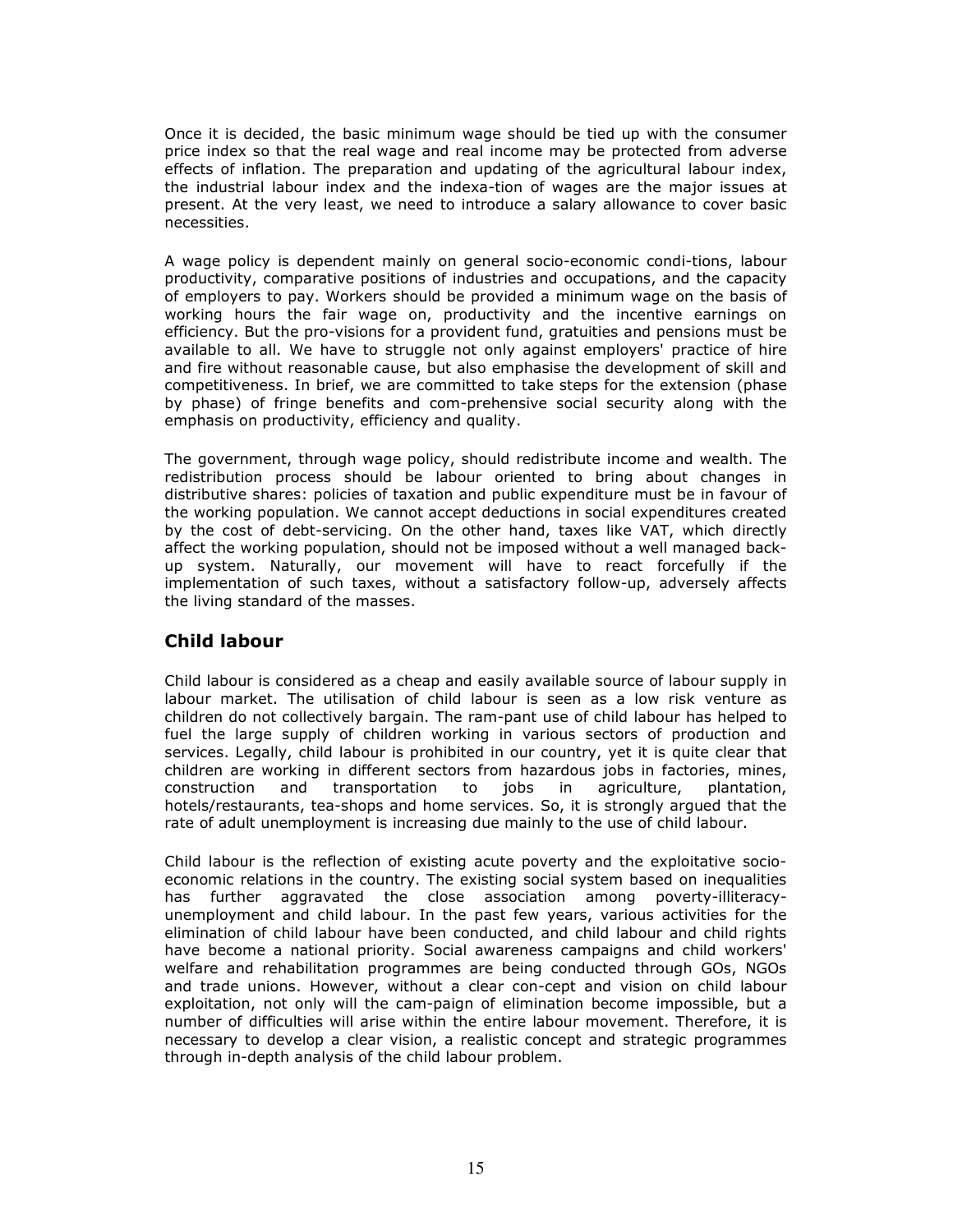A number of provisions like restrictions on employing children under 14 years of age, prohibition of trafficking children for occupational and sexual exploitation, prohibition of kidnapping for slavery, prohibi-tion of using children at risky and hazardous jobs etc. have been included in our constitution, laws and rules and regulations. However, obviously, child labour cannot be stopped at once. The two extreme views are either be passive because it would take too long a time to solve the problems or to declare a boycott of the related third world export items for an abrupt elimination of child labour. However, we feel that a gradual and progressive elimination is more realistic and the following strategies may be more effective:

**Preventive strategy -** education, literacy and awareness campaigns as well as the extension of income generating and productive activ-ities.

**Functional strategy** - rescue of children at risk, welfare programmes for working children and planned and phase-wise effort for child labour elimination from hazardous and light works jobs.

**Rehabilitative strategy** - liberating children from loans and bonded conditions, medical rehabilitation for sick and helpless child labourers, operation of temporary relief centres etc. As in the past, GEFONT, with its commitment towards social transformation, will be active with energetic spirit through its pressurising, protective and creative roles.

#### Female workers

It is well known that the condition of female workers is bad in Nepal. Due to the existing social system, woman workers have also been victimised by the discriminations imposed on them from birth. The traditional concept like 'may it be delayed, but let it be a son' reflect how women are treated in our society. So, the contemporary women's movement of our country has rightly put all kinds of exploitation such as child marriages, polygamy, parental property rights, gender dis-crimination and sex trade as the top priorities of their struggles. The national trade union movement has always raised its voice on equal opportunity for education, capacity development and promotion, equal remuneration, sexual harassment and rape, night shirt work, maternity leave and mother-child welfare, child care centre and workplace con-ditions as major issues concerning women workers.

Our labour policies have to emphasise the issue of equal remuneration for women workers. The thinking that women must exhibit humility, and the overemphasis on protection are the outcome of the assumption that women are comparatively inferior in every field. We feel it is urgent to get rid of this societal belief. 'Equal wage for equal jobs' has to be associated with efforts to increase productivity and efficiency of women workers. Absolute equality has to be made common in minimum wages on the basis of working hours. Fair wage and incentive earnings have to be based on productivity and efficiency. For this, technical and skilldevelopment training have to be provided without discrimination so women can have equal opportunity with high competitiveness in all types of works.

Other issues concerning women workers have also to be solved in a scientific manner. Our trade union movement ought to concentrate on the demands of women workers for those facilities which have already been used by women from other class-origin in our society. However, there are limitations in the work trade unions can do for the social problems faced by the mass female population. In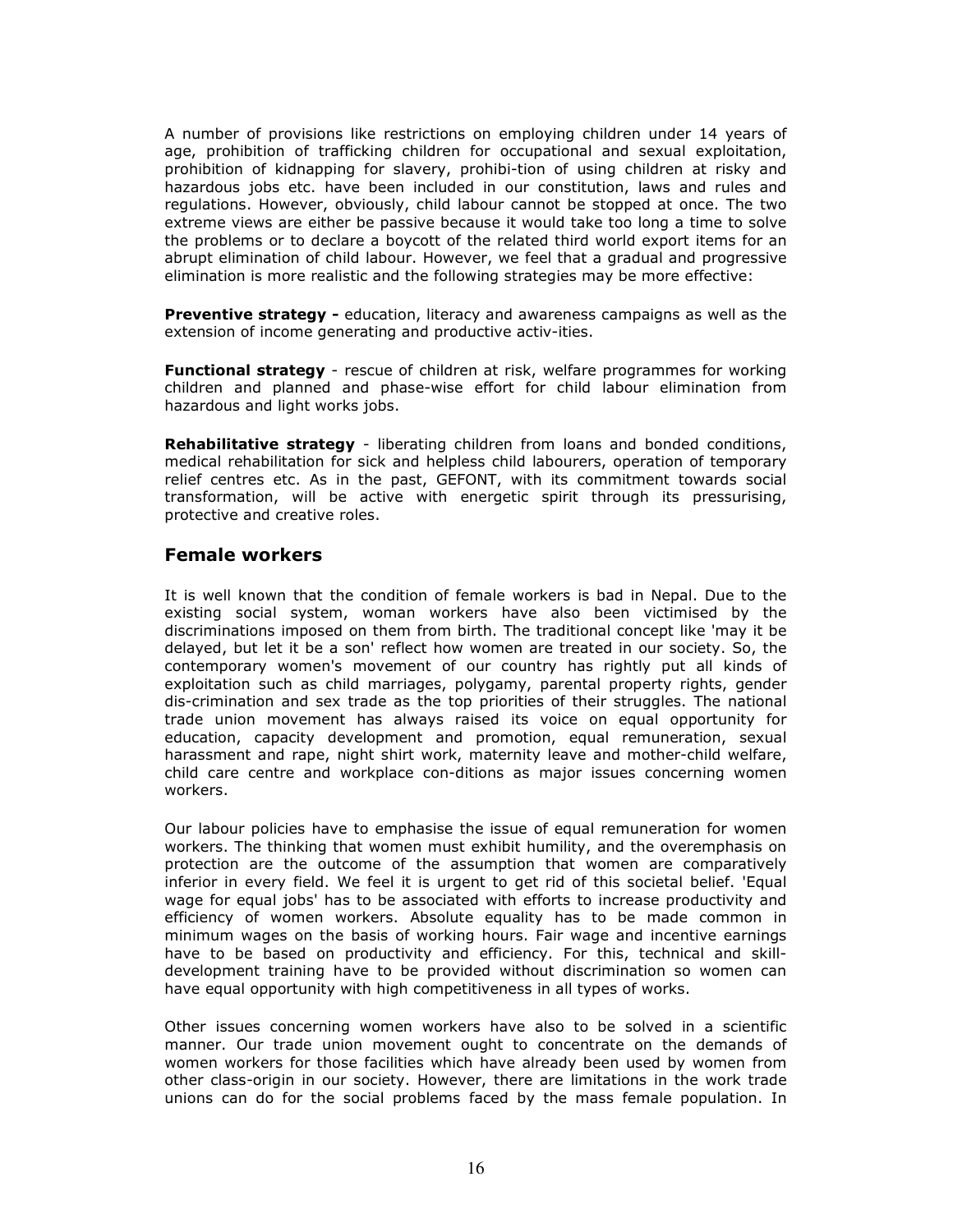order to tackle the problems of women workers, working women from various industries and occupations have been organised under the Central Women Worker Department. Our aim is to enhance leadership capabilities and develop women as trade union leaders. We are of the opinion that occupational problems of women workers have to be solved through this department and the concerned trade union, while for other social problems, joint efforts with the country's women movement will be effective.

### Foreign employment

The effect of increasing unemployment within the country is the increasing attraction towards foreign employment. It is well known that Nepalese workers used to go to India to work as gatemen and home servants. There also exist a tradition of joining foreign military services by Nepalese young men. However, the trend in the last decade has been the outflow of Nepalese workers towards East Asia, the Middle East, Germany and Australia. This trend is rapidly increasing. The situation is severely exploited by both registered and non regis-tered so-called foreign employment agencies and a few individuals.

Nepalese young men who are imported by these so-called agents to foreign territory face untold miseries and extreme difficulties. Nepalese labourers in South Korea face unusually extreme conditions and insecurity. The same situation exists in the Middle East. Nothing is being done by the government for their protection.

Nepalese workers in South Korea transfer their savings with the help of illegal agents as they are deprived of the facilities of remittance through banks. The urgent need is to give them protection. We have established a "Migrant Workers' Section" in order to organise them in foreign lands, to associate them with the trade union movement of the country where they work and to make them capable of protecting their interests through collective efforts. It is also: equally urgent to regulate and control the exploitative agencies. Therefore, the participation of recognised national trade union centres in the process of policy for-mulation is essential.

In the context of the acute problem of unemployment, it is impractical to look at foreign employment with a blind nationalistic view and to oppose it. Labour export to a wider range of occupations is natural as the scope of foreign military service decreases. The roles of tourism and labour export are crucial because of the crossborder capital mobility, rapidity in technology-transfers, ever increasing imports while exports are dependent on very few items. The contemporary reality indicates that third world countries have to balance the capital-technology export of first world by exporting their unemployed work force. At the same time, vigilance over a brain drain and skill-drain is equally important. The state should create an environment of maxi-mum utilisation of high-skilled manpower through its policies, because brain drain cannot be controlled and minimised merely on the basis of legal barriers.

The trafficking of Nepalese girls mainly to India for prostitution is very rampant and escalating. For its absolute control, highly effective measures are urgently needed. We will participate actively in pro-grammes jointly launched in collaboration with social organisations and others who have been working against it. Similarly, the displace-ment of local labour within our national boundaries is taking place mainly because of free entrance and the penetration of foreign labour. The displacement of the native labour force by foreign labour is against national interest and self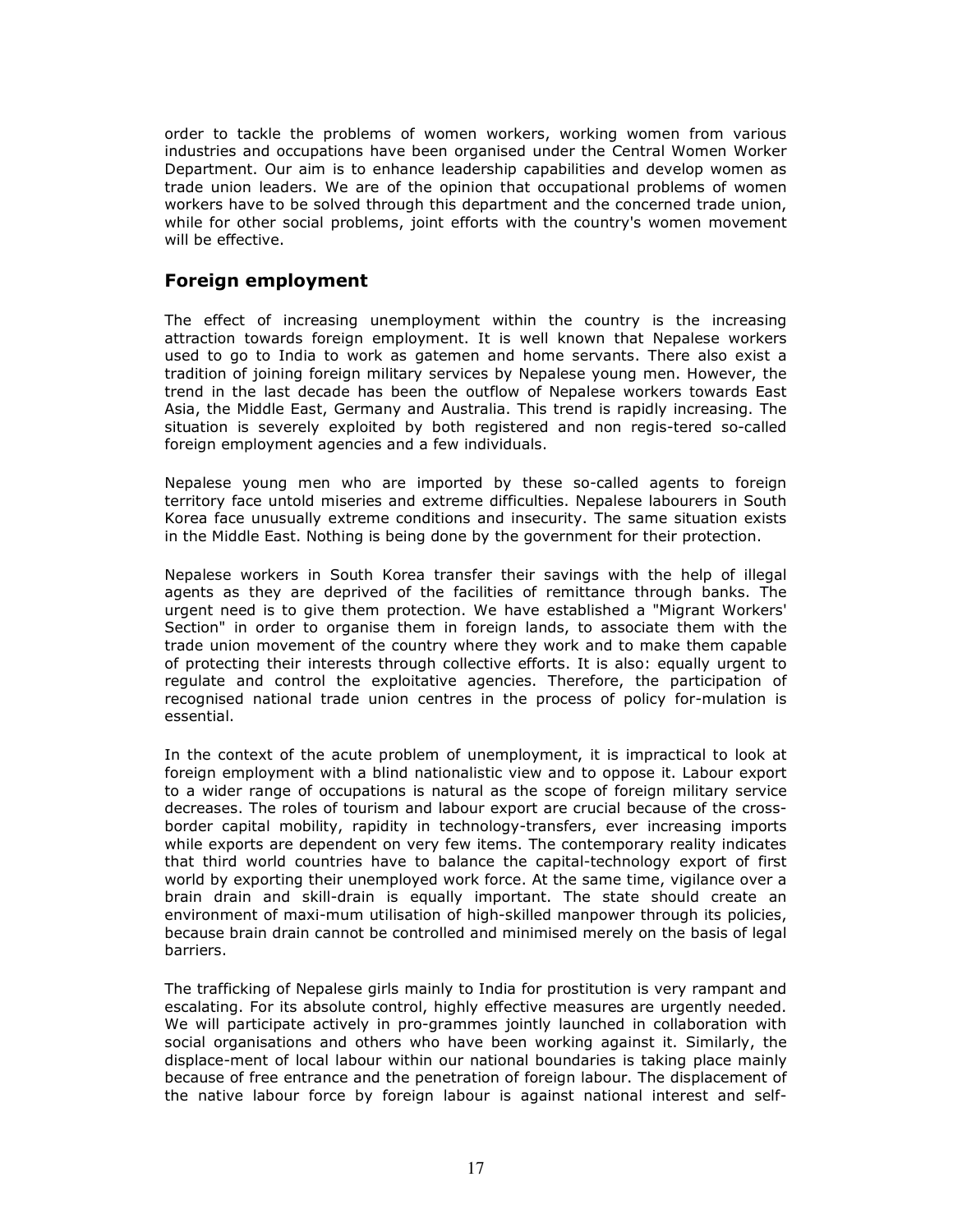dependence. A work permit system and its effective practice is needed in this situation.

### Self-employment

The mass of self-employed engaged in traditional technical skills, ser-vices and related occupations has its own importance. These indepen-dent workers of varying nature engage in a range of skills from car-pentry to handicrafts and from bootpolish-boys to footpath sellers. They can be included in the trade union movement. However, craft unionism is decreasing day by day while industrial unionism is increasing. Thus, it is really fruitful to utilise the role of craft-union-ism for wide coverage and for strengthening the trade union movement in an economically backward country like Nepal. So it is essential to organise these self-employed "employers cum workers" in accordance with their craft and nature of the service they provide. We have thought of working for protection of their interest, for the improvement of the quality of their products and services, for the development of their skills and training, and for the upliftment of their living standards.

### Workers' participation in management

Two aspects of enterprise are ownership and control. Control refers to management. Ownership and control used to be inseparable in early ages, but in the present environment they have become two distinct entities. Shareholders of a company these days are just the owners and do not exercise any control over the processes of management or deci-sions of the company. A distinct class has evolved which controls and manages, although the managers cater to the interest of owners. In these circumstances, the question is whether the labourers can become owners or not, whether they should participate in management and control or decision-making processes. These are contemporary issues and create many debates.

There is a concept of "Employee Stock Ownership Plan" propounded by Louis Kelso who believes that workers are natural shareholders, not natural managers. This plan of collective ownership by purchasing the shares of the enterprise through loans from banks and financial insti-tutions has gained popularity in USA. Under this plan, workers do not have any role in management or the system of control. On the contrary, successful workers' co-operatives in many countries have also proved that workers can play an active role in management as well as owner-ship.

The idea that participation of workers in management is inevitable in the process of decision- making in the smooth functioning of industri-al democracy has gained much strength. This is due to the realisation that labour is not only a factor of production but also a sensitive human element; the concept of workers' participation in management had been given high importance during World War I because of the neces-sity of a larger production during a national crisis.

Although the concept was pushed aside after the war, later it gained momentum. Looking at the present scenario, provisions like works committee, jointmanagement council and nomination of workers' representatives in managing committee, have been included in the labour laws of various countries. Even in our country, effort to have workers' participation in management is emphasised in the form of labour management committees within the provisions of the labour law.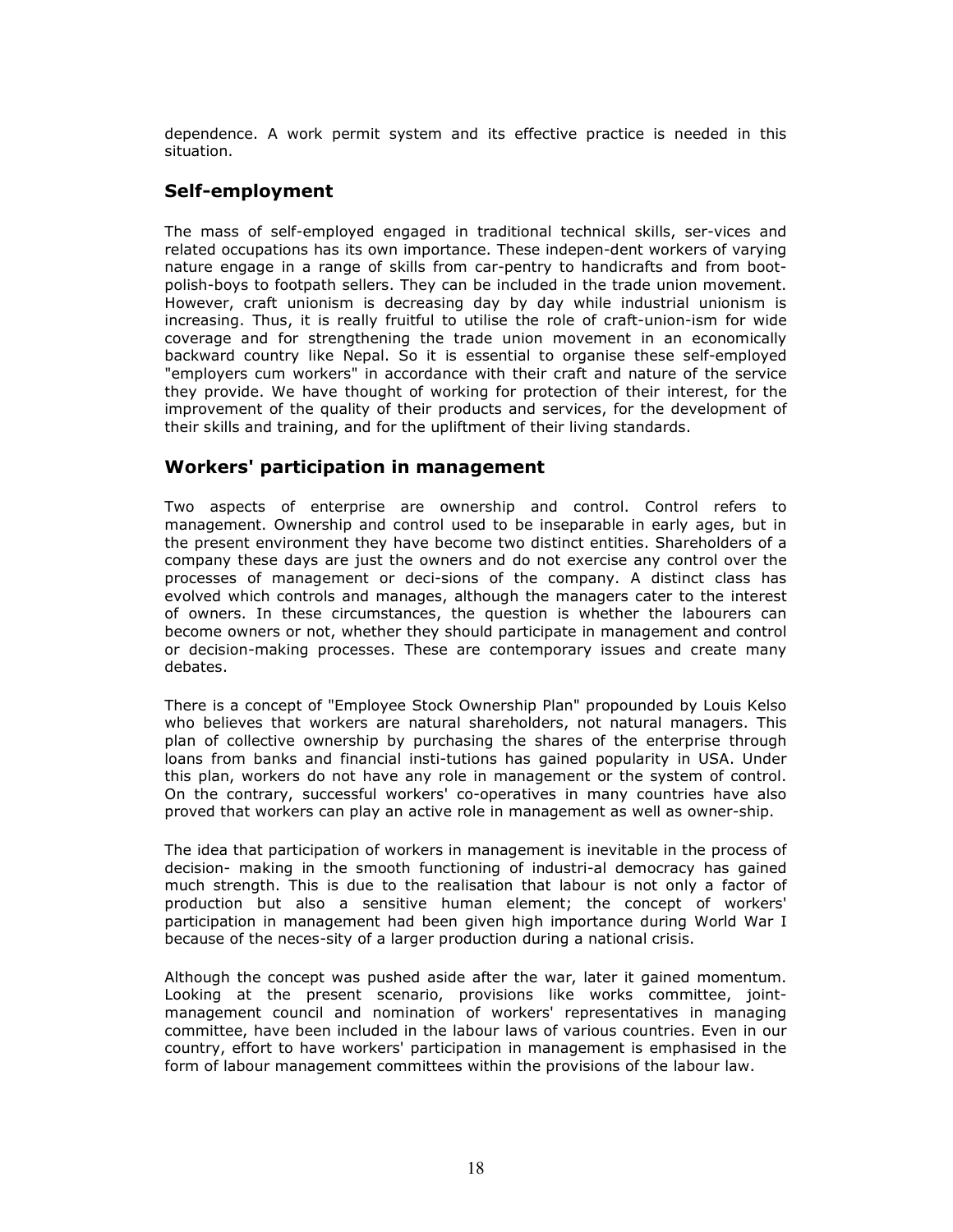Participation in management has good impacts in the context of strug-gling for workers' interests immediate effect arises mainly in the improvement of working conditions. Negative experiences on the question of workers' interest have also been found when the workers' representatives behave like managers. In our context, we feel that demand for participation in management should be raised in order to bring about transparency in managerial activities, and to strengthen the psychology of labourers as labour-investors of equal status. The par-ticipation will produce positive results in connection with productivity and distribution of bonus. To sum up, the issue of workers' participa-tion in management has to be raised in lieu with the promotion of industrial democracy.

The concept of workers' co-operatives was first generated in 1844 AD by unemployed young men in England. As time passed, co-operatives were utilised for the fulfilment of diverse objectives. Somehow co-operatives" have been regarded as collective companies and the role of social responsibility has been neglected. Cooperatives with more emphasis on social concerns and labour investment rather than the number of shares, are also in operation.

We can find co-operatives of three distinct characters - government controlled, operated for the benefit of certain concerned individuals and co-operatives dedicated to worker interests. The co-operatives man-aged by labourers fall into two categories, co-operatives formed through workers' take-over due to threats of closure and those initially established by workers.

We have felt it appropriate to conduct a co-operative campaign on the basis of world-wide patterns of capital flow which causes displacement of the working community. Therefore, we would like to advocate the policy of co-operative operations by trade unions for the protection of labourers victimised by retrenchment and displacement, and for those forcefully dismissed from their jobs without any reasonable cause. It is essential to give initiatives and mobilise resources for enterprise-level trade unions and national federations to establish workers' co-operatives.

### Workers' education and training

No one can deny the significant role of trade union education, work-ers' education and training in countries like ours where the trade union movement is recently developing. National level seminars and short-term training programmes have often been conducted by national and international institutions including the ILO. Our leaders and workers from different national federations have been actively participating in the programmes. Similarly, we have also participated in such programmes outside the country because of our fast-growing internation-al linkages.

The opportunity of participating in long-term training abroad has also been provided to our confederation. Some comrades of our organisation have gained good knowledge and expertise in some aspects of the trade union movement. However, no responsible trade union can regard this training as sufficient and neglect the urgent need for edu-cation and training for the working masses. Naturally, we have been induced mentally and technically by such training to expand the pro-grammes of trade union education, workers' education and training in wide ranging fields for the working class. It is our responsibility to equip the working class with systematic information and knowledge of contemporary situations.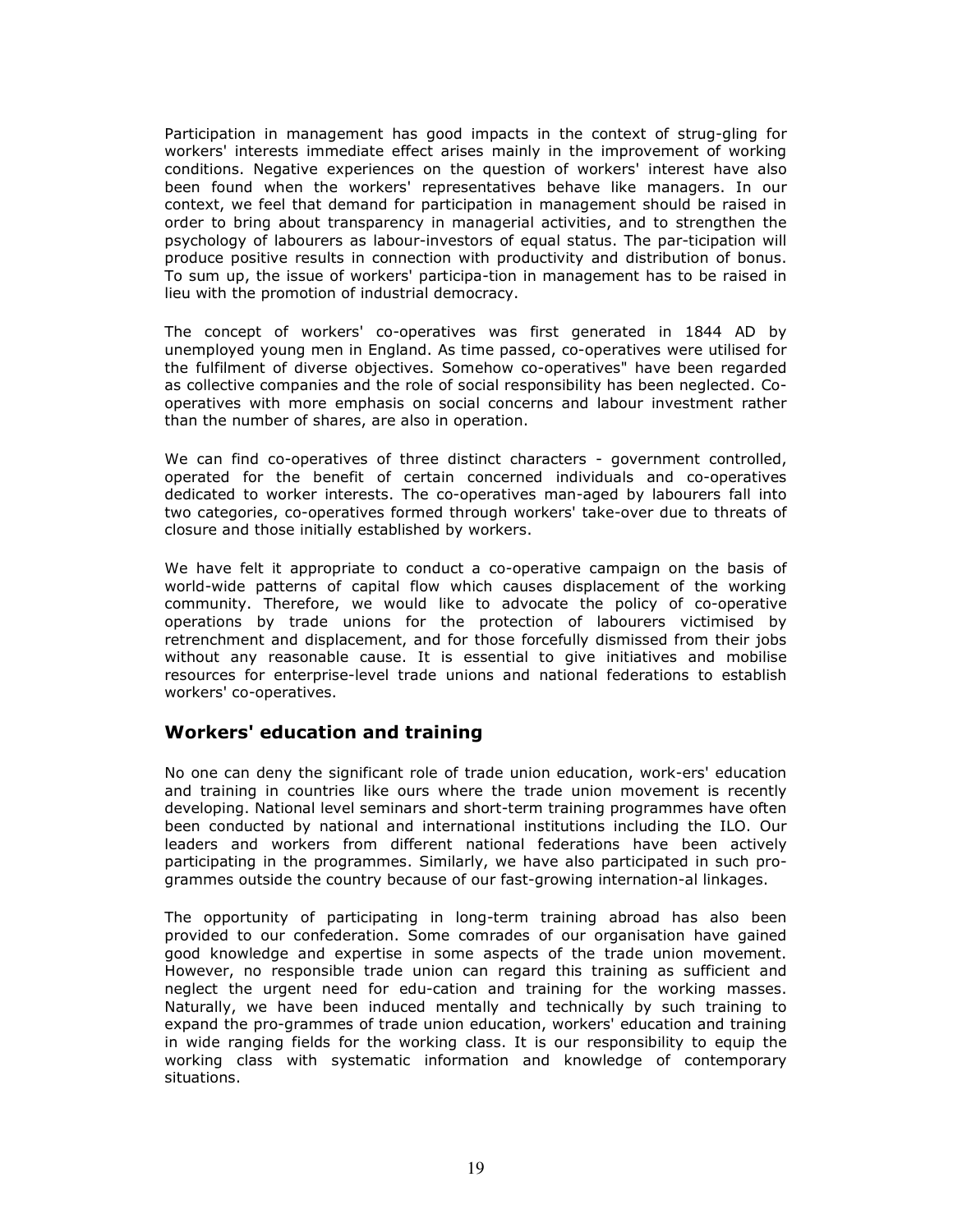Therefore, we should put serious efforts into giving details of the changing policies in the world. of the resultant positive and negative consequences. its serious impacts on our working community, and the measures for the protection of our interests. Trade union education campaigns started in 1993 (recently we began mobile trade union schools). We believe it will have tremendous impact on workers' con-sciousness and will give new heights and dimensions to the pro-work-er trade union movement.

In the coming years, we have decided to launch a campaign of provid-ing basic courses on labour law. tactics and processes of collective bar-gaining, working conditions, health hazards and safety measures in order to extend workers' education. We will also be active and respon-sible towards skill-training, on the job training, training to adjust work-ers with technological changes, vocational training and training for the development of self-employment opportunities. It will enhance verti-cal as well as horizontal mobility.

The result will be an increase in the quality of labour. Moreover. The col-lective bargaining strength will be multiplied. and the benefits of a higher income and a higher level of employment can be expected. Thus, our role on education and training will cover both pressurising and creative roles. We will work effectively not only in programmes of our own and in collaboration with others, but also in programmes con-ducted by the government and employers as a result of pressures from our campaigning.

### Conclusion

Institutional efforts for labour studies and research and for the crucial task of highlighting contemporary labour issues are lacking. Thus, the National Labour Academy has been established. We have actively par-ticipated with a keen interest in it. We hereby like to emphasise the urgent need for funding and institutional efforts by the government sector for human resource development, labour-research and related activities. The major issue in this connection is the need for over all change in education policy, which is passive for the development of technical education and is used to pay undue emphasis to general edu-cation. Along with this, effective public health policy is also essential.

In conclusion, a National Labour Policy should be formulated and declared, and equitable distribution of burdens and sacrifices have to be guaranteed. The wealthy elite should not be given continuous opportunities to accumulate wealth and power at the expense of the working population. Labour policy makers and national development strategy formulators must not minimise the human aspect of development. We believe development should not be viewed merely with tech-nocratic eyes in the statistics of production, but it should be associated with the welfare aspect of distribution and stable as well as continuous improvement in the quality of life of the general people.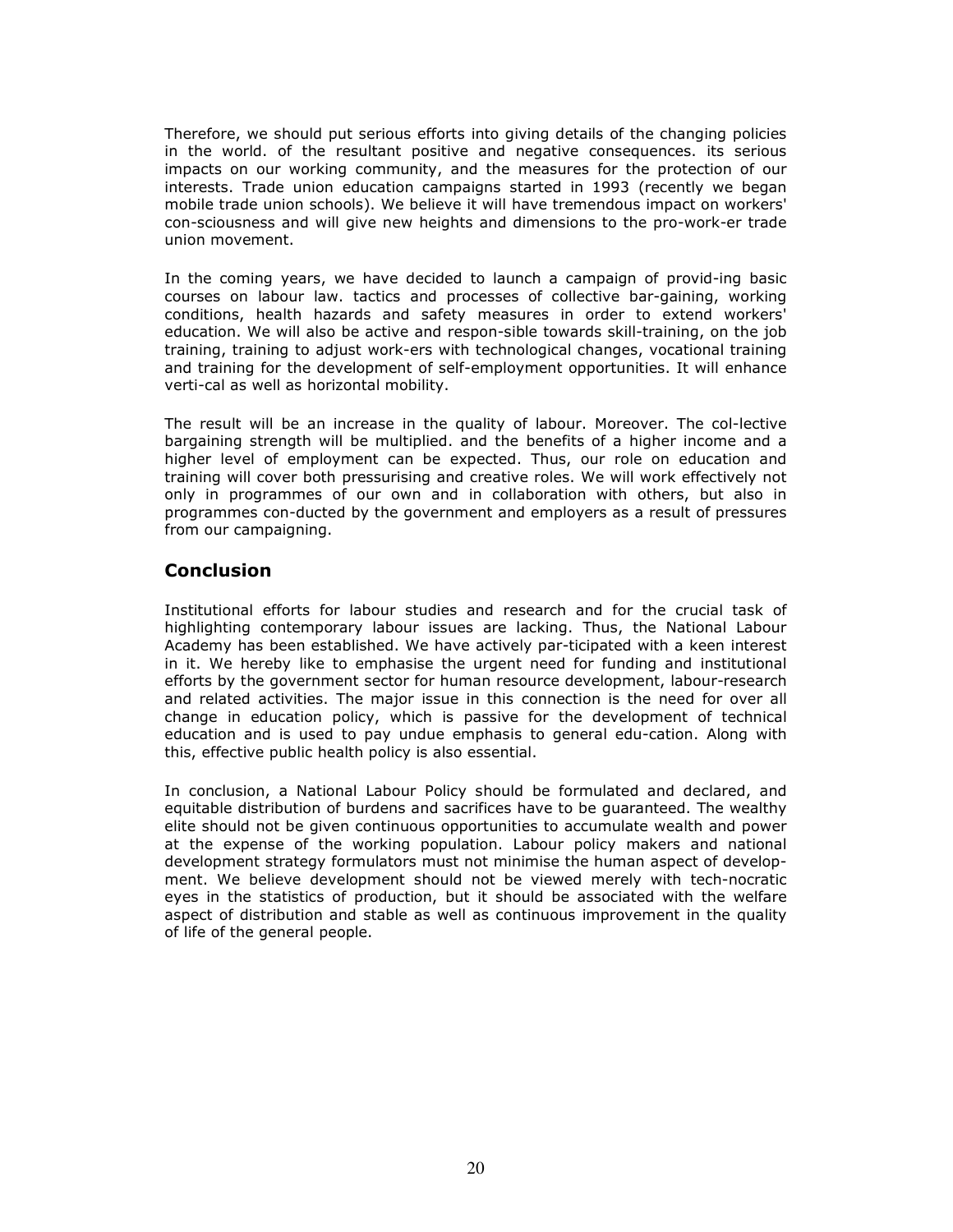## The First Labour Conference

The first National Labour Conference has been concluded recently in Kathmandu in 23-25 Nov., 1997 jointly organised by Ministry of Labour and International Labour Organisation. The conference , actively participated by government, employers and workers-the social partners, has also adopted and issued a declaration in order to provide an adequate guideline to formulate a concrete labour policy in Nepal. Organised for the first time in the history of Nepal, the labour conference was highly significant also in the sense that the conclusions of the deep discussion were accepted as the common consensus by all the social partners - workers, employers and the government.

Inaugurated by Fatte Singh Tharu, the Minister of Industry, the conference was addressed by former labour minister Com. Mukunda Neupane, ILO Senior Adviser Mr. J. Locollo and Chairman of employers' council Mr. Chandi Raj Dhakal including various trade unionists.

During first two days, papers on different crucial issues were presented and the third day was dedicated to group discussions. The papers were - 'Existing position of labour in Nepal' by U.P. Mainali, 'Informal sector and labour right' by Bishnu Rimal, 'competitive balance in labour management ' by P. D. Pant on behalf of FNCCI, 'Poverty, wage structure and social security' by Umesh Upadhyaya, Employment promotion strategy in Nepal' by Dr. Shiva Sharma and 'Globalization and labour market of Nepal ' by Dr. Y. R. Khatiwada. Similarly, papers on 'unfair labour practices' by Gauri Pradhan, 'Active partnership policy and promotion of International labour standard' by J. Locollo, Labour empowerment, productivity and workers' education' by Dinesh Chapagain, 'Workers' protection and social security ' by Bharat Khanal on behalf of NTUC, 'Labour disputes and industrial relation' by Hari Lamsal of Decont and 'Labour law in present context' by Kashi Raj Dahal were also presented.

Participants were divided into different groups so as to conduct discussion and collect valuable recommendations in order to have basic guideline for the formulation of labour policy. Finally, based on the conclusion of the group discussion, a Declaration was issued as an outcome of the consensus among the social partners. The Declaration was presented in the closing session of the conference by FNCCI- representative PD Pant and it was adopted unanimously by all the participants.

It is to be noted that the concept and idea of the National Labour Conference was formulated when Com. Mukunda Neupane, the GEFONT-Chairperson, was the labour minister.

### The Conference Declaration

We social partners-Trade Unions, Employers and Government representatives including Labour experts, Labor NGOs and political party representatives altogether 122 actively participated in the first National labour conference jointly organized by Ministry of Labor(MOL/HMG) and International Labour Organisation(ILO) in 23-25 November 1997.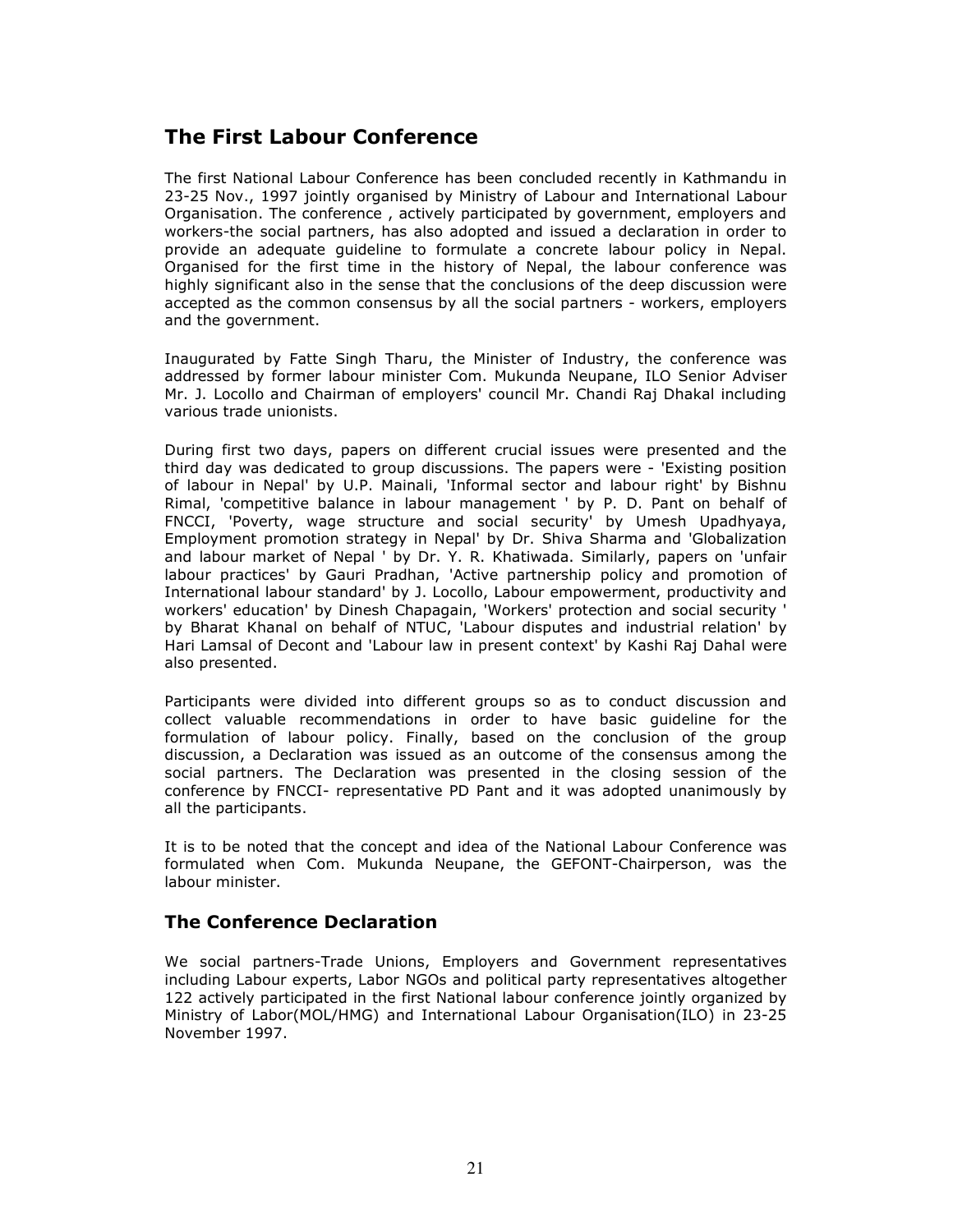We feel it essential to have discussions and interaction through the conference in the existing situation of confusion in Nepalese Labour sector where the current issues of welfare have not achieved any solution based on any system.

In fact, only the MOL among the existing 27 ministries is such a ministry, which has to play an active role for the workers' interest. But MOL has been restricted by financial sources, legal jurisdiction and other national policies of the government.

Considering the present situation and difficulties of the ministry, we mentioned 'Dignity of Labour, Harmony and Productivity' as the main theme of this conference. Deep and highly useful discussion on following papers representing the main theme of the conference have been carried on:

- 1. Labour Law and the Present Context
- 2. Unfair and exploitative labour relations
- 3. Employment promotion strategy in Nepal
- 4. Poverty, wage structure and social Security
- 5. Labour empowerment, Productivity and workers' education
- 6. Informal Sector & trade union Rights
- 7. Globalisation and Nepalese Labour Market
- 8. Present Labour Condition in Nepal & Policy formulation
- 9. Workers protection & Social Security
- 10. Labour Disputes and Industrial Relation
- 11.Competitive Balance in Labour Management relation
- 12.Active Partnership Policy and Promotion of International Labour Standards

The papers have reflected the entire situation and current issues of labour in Nepal. The discussion and interaction among we participants have added some modifications and additional points, too. After sufficient exercise to identify the problems and to indicate the way out. we have accepted the existing situation as follows:

- Poverty is worldwide as a complicated socio-economic problem. It is almost equivalent to 43 % in South Asia and is diminished by 2 % compared to 1987. Poverty is in the state of diminishing percentage in our neighborhood, but the case is different in Nepal, so it is clear that the problem of poverty is more complicated in more complicated in
- Rural nature of poverty and emerging serious unemployment as well as under employment higher than 40% is the complication dominant in the labour market of Nepal.
- Annually a new workforce at a rate of 3% of the ten million workers enters labour market in Nepal, whereas the additional employment opportunity is available to only 0.15 million that too not gainful in the real sense. The bitter reality of our labour market is the increasing pressure of migrant workers on the one hand and brain drain as well as skill drain on the other hand.
- Very low productivity is a problem highly visible in our context.
- The misconception that TNCs and Joint collaboration create larger employment opportunities has also been proved wrong by the fact that 374 such companies have created 1 employment at a rate of an investment of Rs. 0.5 million and that the SCI's at a rate of Rs. 10, 000 only. Besides, the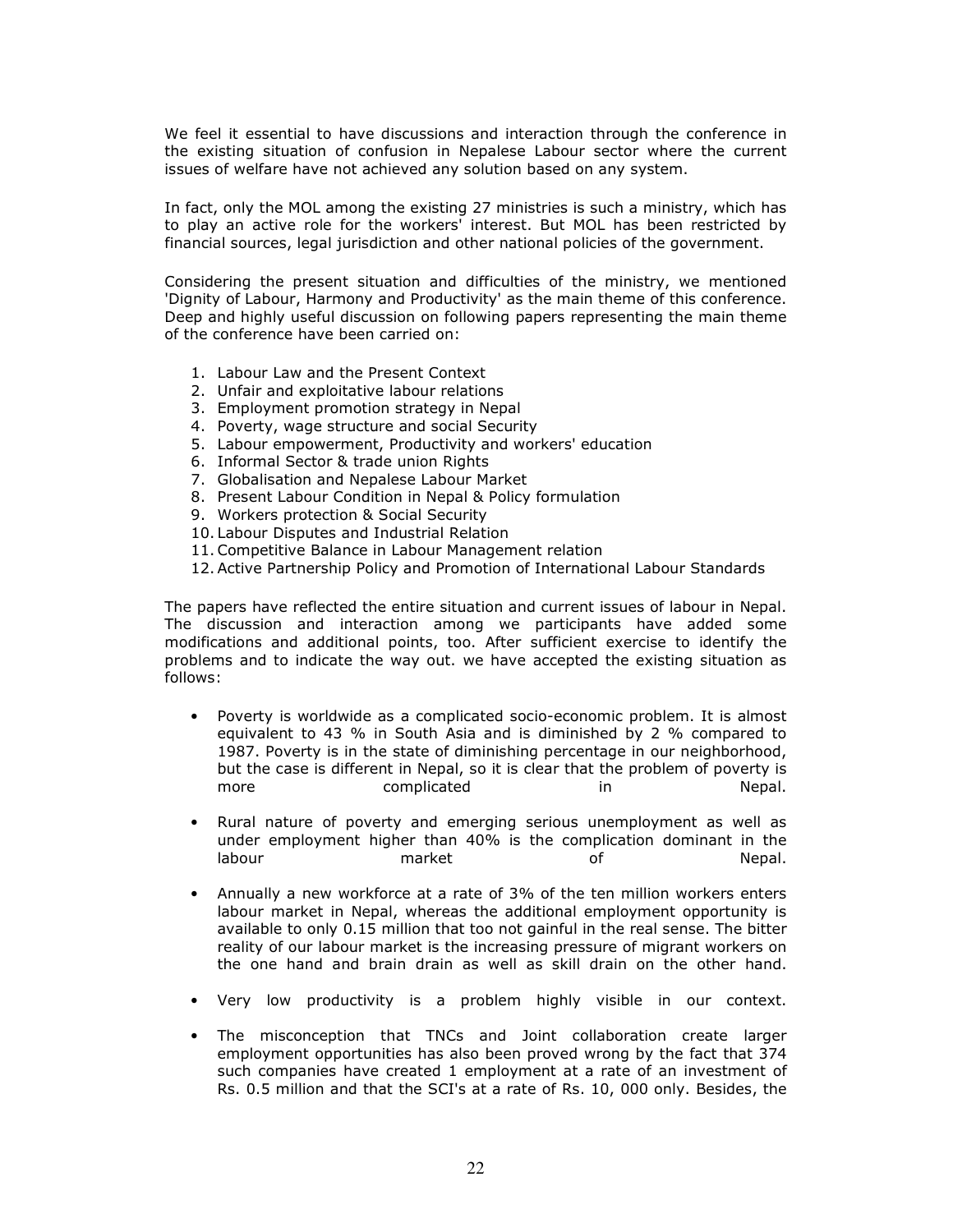assumption of the policy-makers that the privatisation of public enterprises will have positive impact has become questionable in the light of the fact that unnatural price rise, no improvement in the working conditions and job loss of 50% of the workers have been observed in the privatised enterprises.

- Wage structure in the labour market of Nepal is highly inconsistent and without based on any system. The major portion of the total workforce is out of the system of minimum wages. The minimum wage based on adhocism is ineffective even in the organised sector. In connection with social security, neither the state nor private sector has taken any form step.
- Self employed workforce covers 78.59% of the total employment, of which 90 % are in informal sector, but it is unfortunate that they are not accepted as labourers nor covered by the economic statistics.
- Unfair labour practices of diverse nature are still existent even after the reinception of the democracy. The practices like labour bondage under Kamaiya system, exploitation of child labour, exploitation of harassment to the women workers and the misuse of official workers fully in personal services by prestigious portion of the society are some of the tendencies under continuation.
- A number of employers have continued the process of unfair exploitation based on the superstitious approach of the society & ignorance of the workers. In order to rescue the Nepalese labour market from this condition, efforts have been frequently carried on by different organisations, but state has not yet established a system of workers' education programme.

Existing labour law has covered limited areas. The provisions on the one named are confusing and illusive and on the other hand their implementation is very weak because of weak labour administration and enforcement mechanism In connection with industrial relation, equal status of the workers and employers as the social partners is not recognised in practice and hence harmonious relation has not yet gained any momentum.

Nation has ratified seven ILO-conventions and has become the first in Asia in ratifying convention No 138. However, the revision of laws and effective enforcement are not in resemblance with the conventions and labour standards.

Therefore, we participants of this conference are of the opinion that a clear and systematic labour policy should be formulated on the basis of the conclusion that the labour policy formulated by an expert team and recommended by a tripartite mechanism should include with due imphasis the following points.

- 1. The tendency of blind privatisation is to be put to an end and reformative process before privatisation along with corruption control, managerial reform and checking over staffing have to be emphasised.
- 2. Extension of wage employment and making the existing employment gainful. the extension of non farm self employment should be included in the priority list the possibility of gainful foreign employment should be utilised as well.
- 3. In order to minimise the poverty widespread among working population, effective land reform is to be accelerated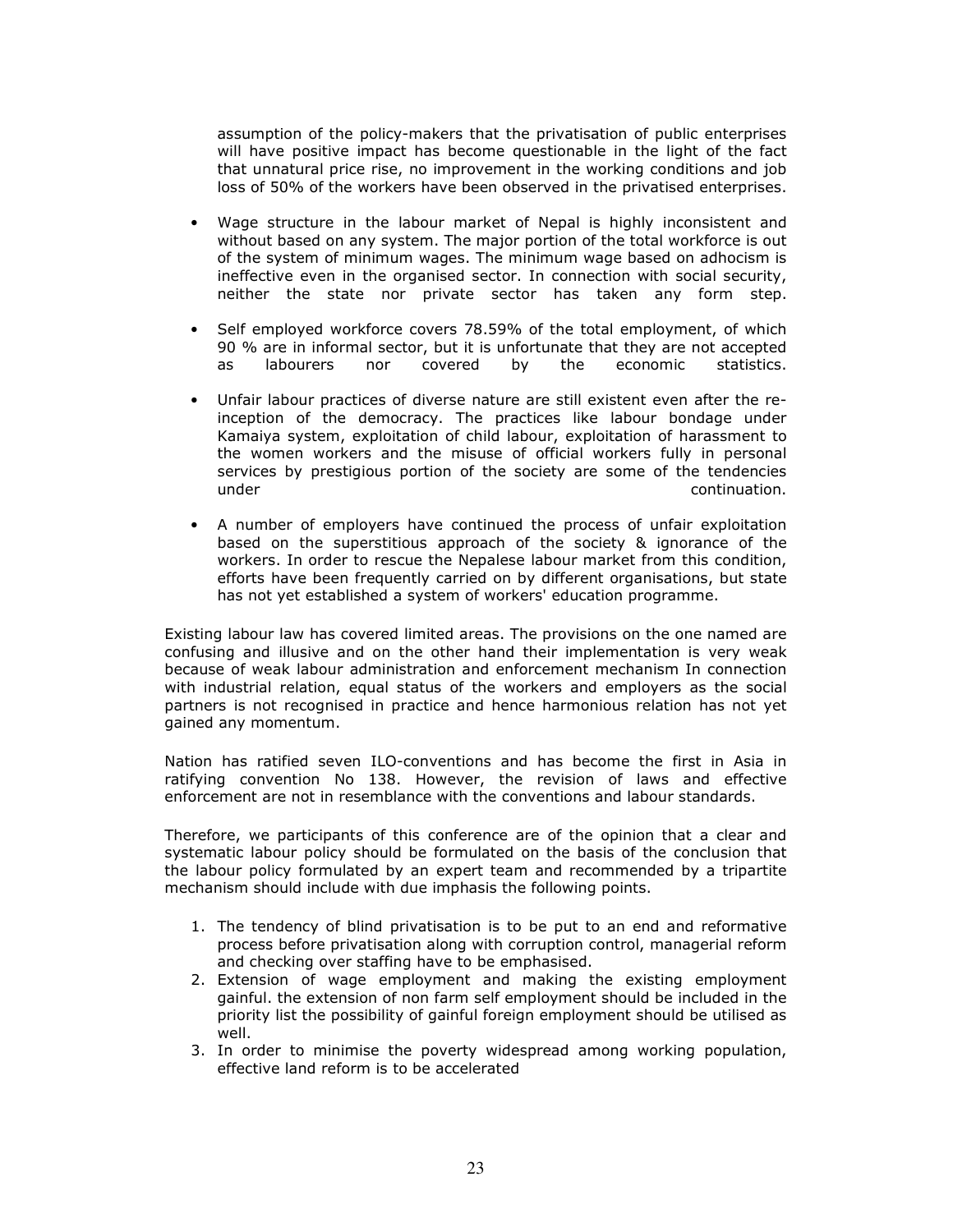- 4. Use of new economic policy based on selective approach only in favour of national economy and workers interest and identification and elimination of negative aspects of the policies.
- 5. No promotion to the informalisation of formal sectors through the misuse of subcontracting and labour in contract.
- 6. Rejecting the application of the concept of FTZ and EPZ, if they violate fundamental labour rights.
- 7. Determination of permanent criteria for minimum wages and establishment of a reliable system of national minimum wage determination.
- 8. Stable system of wage indexation and construction updating of the labour price and indices.
- 9. Productivity movement in agriculture, industry and services
- 10. Formulation of social security act abd establishing fund in order to operate various social security schemes. Rejecting the old method of leaving whole liability of social security promisions to employers. Efforts for the wide coverage of working class into social security network.
- 11. Developing an independent national labour institute for Human Resource development and for intensive workers' education programme.
- 12. Planning a long term campaign against gender discrimination.
- 13.Adoption of progressive elimination strategy for child labour and focusing the policy towards the main source of child labour i.e. rural and agricultural families rather than urban centers.
- 14.Commitment to abolish the kamaiya system through effective tripartite campaign.
- 15.Reform in labour law in order to protect labour rights from the increasing threat of de-unionisation in labour market as an outcome of expanding liberalisation.
- 16. Protecting the rights of workers engaged in sales and promotion services by covering them under labour law.
- 17.Ratification of fundamental ILO-conventions No 29, 87 and 105 and social security convention No 102 as well as convention No 141 concerning rural and agricultural workers.
- 18. Formulation and amendment of labour laws through a tripartite consensus based on the principle of one-act-several rules.
- 19.Since workers are the builders of the history, prestige of this class in society should be given due emphasis and dignity of the workers representation should be raised equal to other social partners
- 20. Emphasis on border regulation and possible diplomatic efforts for the control of the pressure of migrant workers
- 21.Adequate policy concerning occupational safety and health.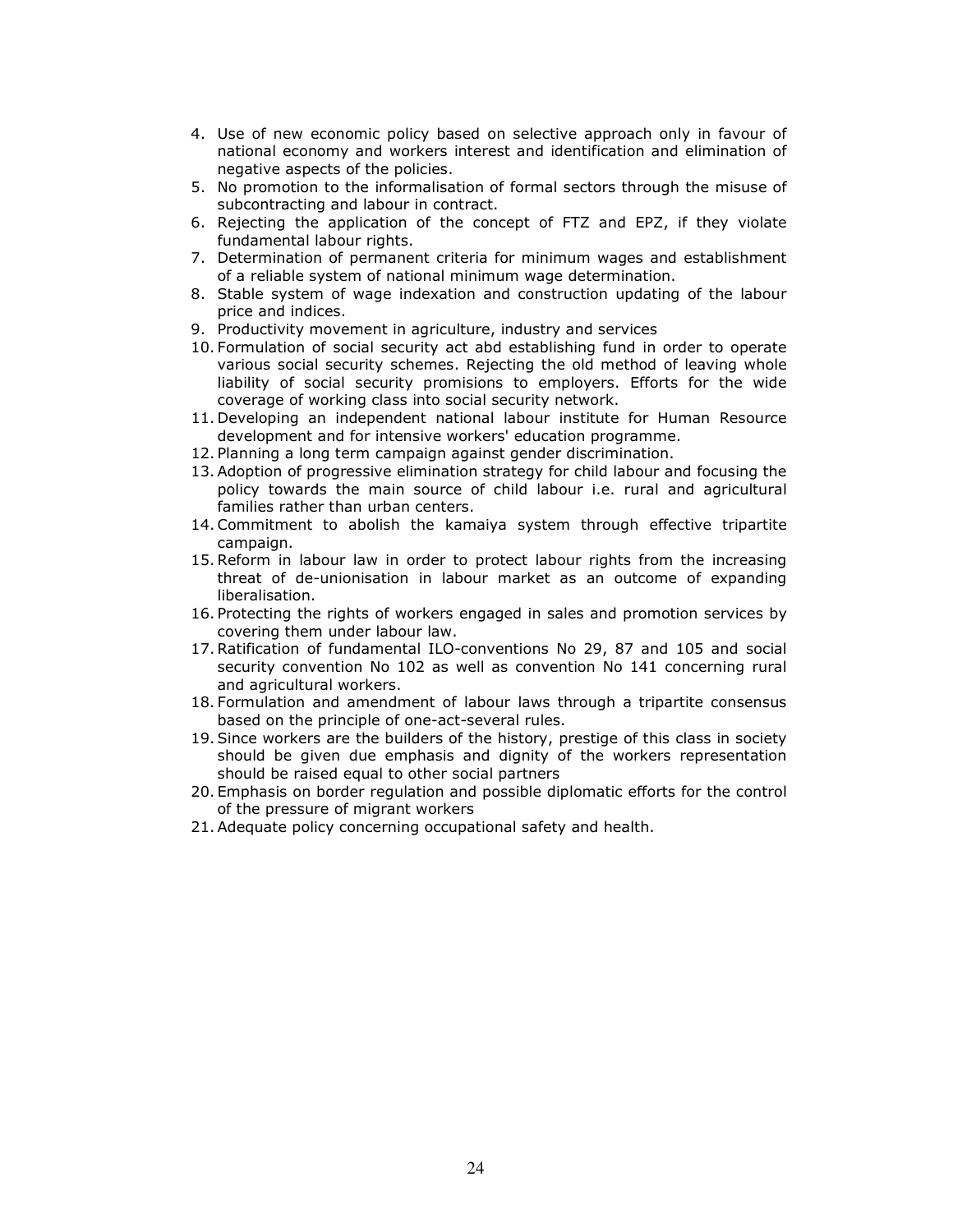### National Labour Policy 2056 (1999)

Social and economic development of whole people of the country is essential for the overall development of nation. For this purpose, it is necessary to improve the life standard of mass population and mobilise hidden talent and energy in the working field by evoking them. In developing country like Nepal, National Labour Policy should concentrate into the mobilisation of scarce means and resources tactfully making its maximum utilisation into productive sector for the development of human resources. Thus, in this highly competitive era of entering into twenty first century announcing open market economic, liberalisation and privatisation for complete development of country it is necessary to be activated the Government and NGOs in a planned way as a complement of each other to develop warm relationship between capital and labour section which is essential and fundamental element by maintaing working unity between the government, management and labour in addition to face the obstacles of development of productive capacity as a key element of development of labour-force.

#### **1. Objectives**

- 1. By developing the industrial relation as a complement of liberal and open market economic policy, special attempts shall be made to make dynamic and firm the bilateral mechanism, which are stabilised to develop continuos working unity between labour and management.
- 2. Labour standards determined by the International Labour Organisation with respect to the health, social security and welfare of labour will be implemented according to the situation of the country.
- 3. The provision to employ the native labour in the national enterprises to the extend possible, shall be implemented effectively.
- 4. The entrepreneurship and enterprises that help to increase the employment of woman and handicapped persons shall be encouraged.
- 5. Encouragement shall be provided to operate the activities that help to increase reputation, value, assumption, competitiveness, absorbent, productivity of labour.
- 6. In context to increase national income and productivity, attempts shall be made to bring in balance the relationship between the demand for and supply of labour by making human resources full of technical skill, capable, absorbent and multi-skilful for the maximum mobilisation of labour of the country to develop human resources according to the demand of labour market by the expansion of technical and vocational training including industrial and apprenticeship training etc.
- 7. For the promotion of labour welfare activities, the united co-operation of trade union, domestic and foreign NGOs, local bodies and employer and Government sector shall be encouraged.
- 8. For the development in industrial relationship and human resources, different programmes of research, training seminar, labour education etc. shall be conducted for the trilateral participants associated to labour administration on the subject like labour administration, industrial relationship increment and management of labour productivity etc.
- 9. The institutional development of labour market communication system shall be made by doing research of the national and international labour market and in addition, employment exchange service shall be activated.
- 10. Bonded labour and child labour eradication programme shall be conducted as a movement.
- 11. By providing continuity to foreign employment service profession, special attempts shall be made for its institutional development.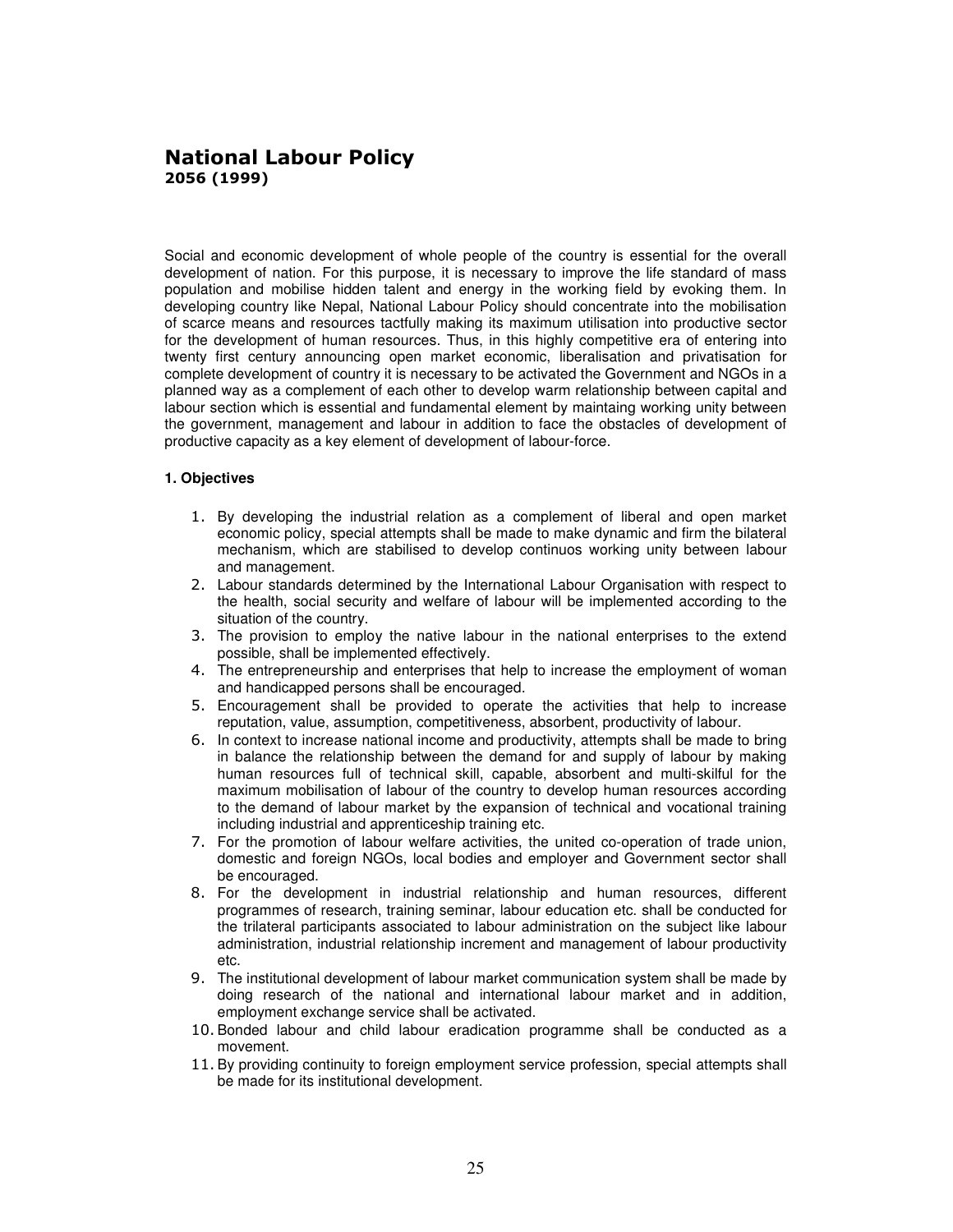#### **2. Policy**

#### **Industrial Relation:**

- 1. To make industrial relation healthy, liberal, and transparent in a sustainable way, trilateral relationship shall be activated in addition help shall be given for the continuity to make the relationship between the labour and management in the working field by establishing essential mechanism.
- 2. Environment shall be created for the development of the labour related legal, procedural and organisational side favourable to labour and investment.
- 3. To make labour administration more effective, and to carry on the amendment of legal provisions as demand by the time labour rights shall be secured according to the relative Act and labour standards passed by the international Labour Organisation.
- 4. National Labour Advisory committee and salary determining concept of labour shall be activated.
- 5. The rights of labour shall be secured by making social security system stronger.
- 6. Trade unions shall be developed as the organisation to protect professional rights.
- 7. Occupational health and security provisions shall be developed and made stronger in the enterprises timely.
- 8. Child labour eradication programme shall be conducted in national level in a planned way by mobilising the help of national and international organisations.

#### Employment Promotion, Training and Human Resources Development

- 9. By the appropriate education and training, developing and the skill and ability of human resources located in the country and using it into production and construction, the objective of poverty alleviation programme of the 9th plan shall be supported by creating the environment to participate into sustainable economic and social development programme.
- 10. By the view point of demand of labour market, national production and productivity shall be increased by developing skilled shall trained human resources according to the country's necessity.
- 11. Essential programme shall be conducted to mobilise skilled human resources; in addition, technical and vocational training shall be co-ordinate and cause to co-ordinate through the study and research of national and international labour market.
- 12. The problem of unemployment and semi-employment shall be solved by mobilising human resources effectively in the opportunity of paying and self-employment.
- 13. Special programmes shall be conducted for the skill development of women and handicapped persons and shall be encouraged to associate them into employment according to their skill and ability.
- 14. The technical capacity of labour shall be increased to make ahead the programme to increase production and productivity in the file of agriculture, industry and service through the participation of private sector.
- 15. To increase foreign employment and to make reliability on it, appropriate changes and amendment on prevailing foreign Employment Act and Policy to encourage foreign Employment Company shall be adopted.

#### **3. Working Policy**

- 1. Labour Act and Trade Union Act shall be made appropriate as the medium to increase trilateral co-ordination.
- 2. The environment shall be created so as to solve the working level disputes in the same level in a reasonable way by establishing bilateral mechanism in each institution.
- 3. The policy and programmes to increase the participation of labour in the management shall be implemented in an effective way.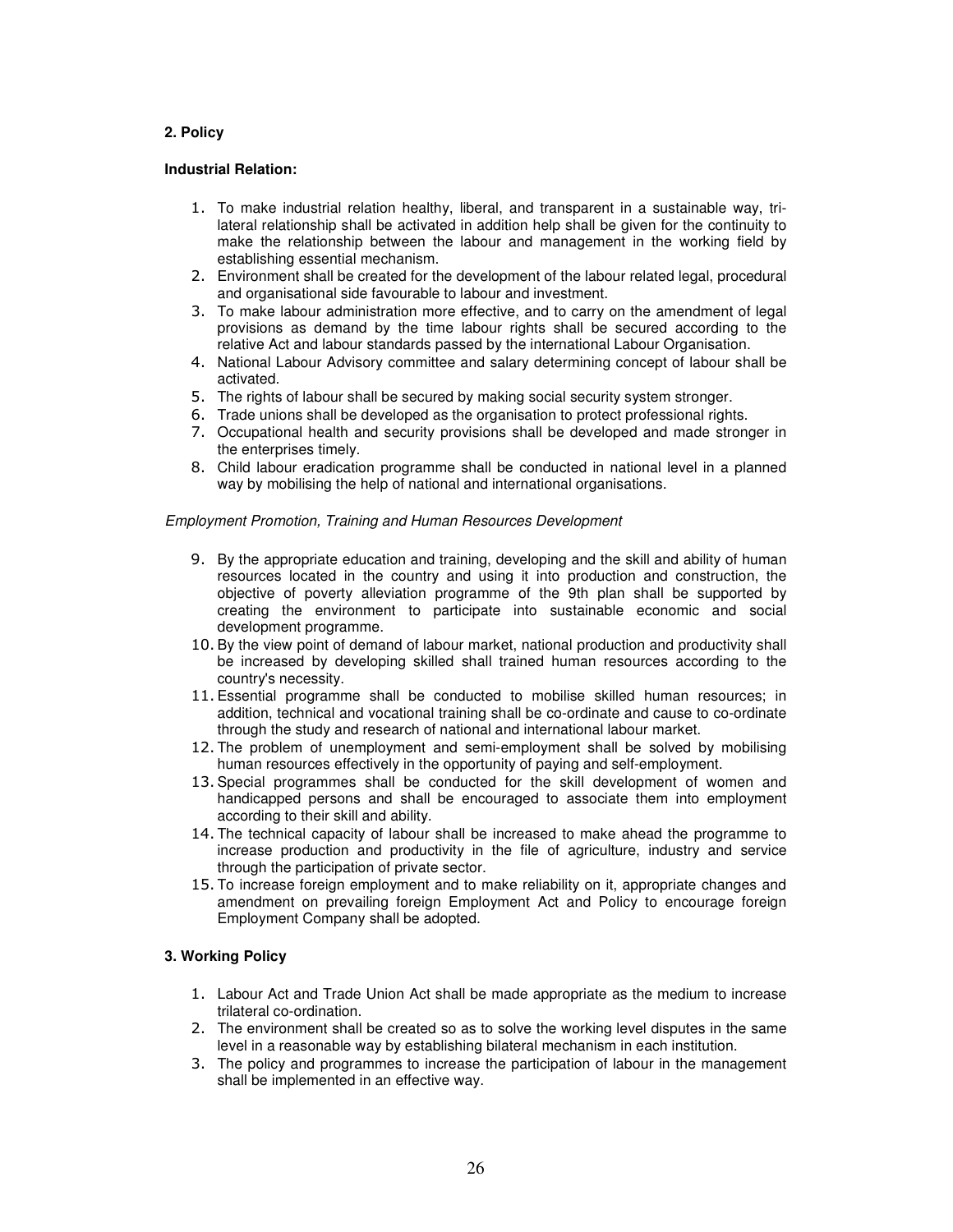- 4. To make the living style of labour simple, attainable, comfortable salary shall be revised in addition wage determination contemn shall be made permanent.
- 5. To make labour administration strong and effective, its organisation structure, efficiency, and working style shall be improved and in consequently, policy and programme for the welfare of management and labour shall be drafted and assisted for employment development through the participation of concerned organisation and institutions.
- 6. Plans of social security for the welfare of labour like pension programme, social insurance, welfare fund shall be emphasised to implement.
- 7. Wide publicity and effective implementation of labour education shall be made on the combined effort of trade union women-in-work.
- 8. Policy provisions shall be made to give the tax-free facility to encourage the institutions that provides employment opportunity to increase women participation in the employment.
- 9. Policy provisions shall be made to give the facilities like tax free to the institutions that provides the employment to the blind and handicapped persons of the society according to their ability.
- 10. By creating the environment to be organised for the labour working in unorganised sector, the legal procedure shall be strengthened by improving it.
- 11. By strengthening the relationship with labour related national and international institutions, multi dimensional programmes shall be conducted through its medium in a co-ordination form.
- 12. Encouragement shall be given to labour oriented enterprises professions.
- 13. The programme to increase the skill of worker shall be conducted to make able for employment through the medium of training. Skill shall be provided to unskilled unemployed persons in addition.
- 14. For the protection of rights and security of Nepalese Workers in foreign country, diplomatic missions of Nepal, to the countries where the greater possibility of foreign employment exists and other government agencies shall be mobilised and in addition labour attaché shall be kept according to necessity.
- 15. For the expansion of foreign employment and increment of the reliability of its business, a high level advisory committee shall be constituted with the participation of ministry of Labour, Home, Finances and National Planning Commission and foreign employment entrepreneurs organisations.
- 16. For the development of foreign employment, if necessary, foreign employment institution shall be established, with the participation also of the private sector.
- 17. To encourage the skilled human resources to the self-employment or foreign employment, the programme to expansion the self-employment and foreign employment shall be proceeded as campaign by providing loans at the concession rate without security.
- 18. Essential provisions shall be made to include the rural and urban. Working power into the opportunity of employment and self-employment through the basic training according to the need of labour market.
- 19. Considering the changing, technology and the attitude of need emphasis shall be to curriculum improvement of research to improve the procedure of training by amending the current subjects of training.
- 20. The training institutions shall be made well equipped and in addition, special priority shall be given to effective study by frequently monitoring the quality of training and provision of quality determination of training and standardisation thereof shall be made from one and the same institution.
- 21. Necessary steps shall be to eradicate child and bonded labour system and to conduct various programmes with the co-ordination of government and governmental and nongovernmental institutions.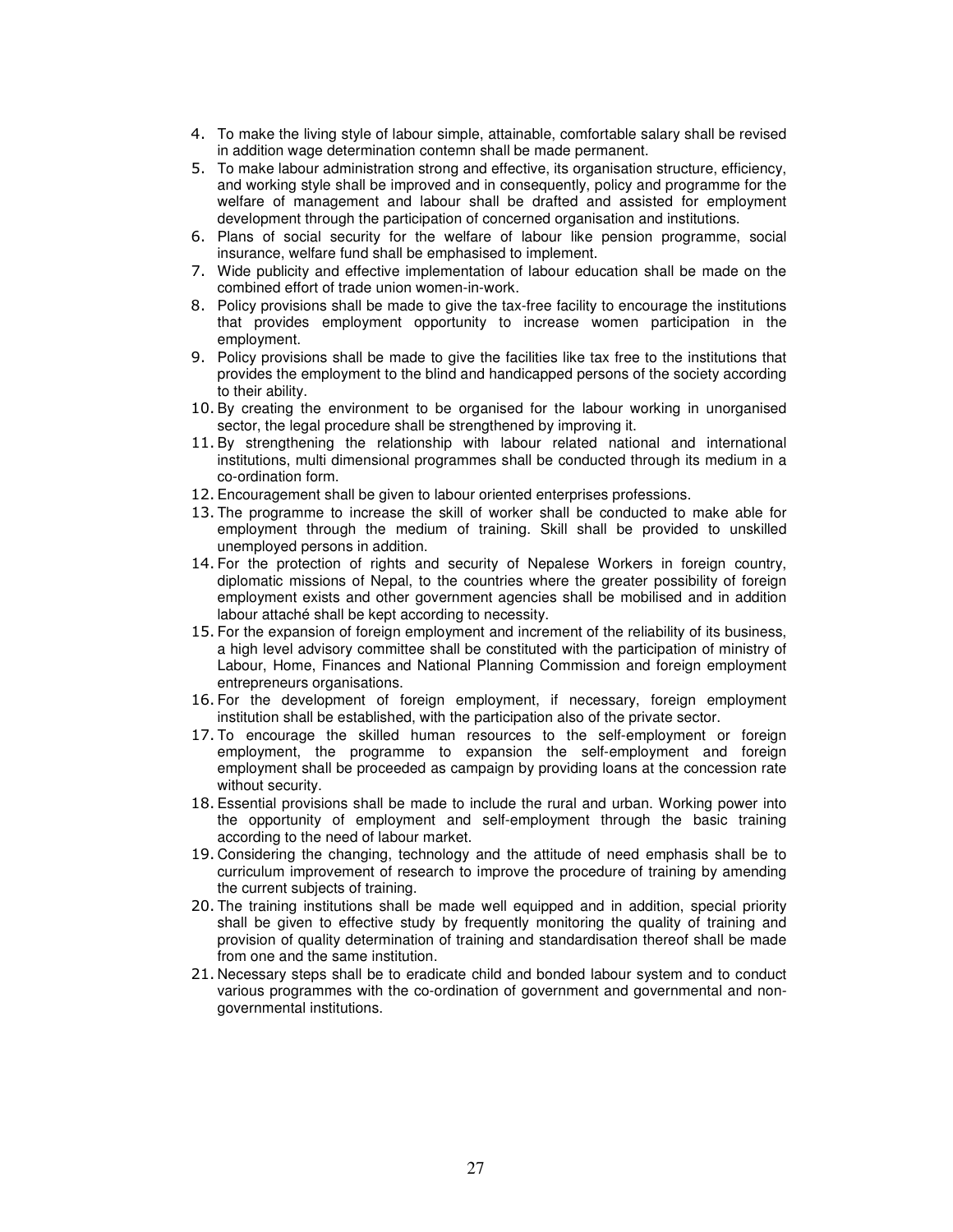#### **4. Field-wise Working Policy**

#### **4.1. Regarding to wage and discipline:**

- 1. With the consent of nation wise established trilateral minimum wage determination committee, and by classifying the enterprises on the basis of nature of the industry and geographical situation environment shall be created so as to determine minimum salary and facilities.
- 2. The salary and facility more than minimum salary may be provided on the basis of working capacity associated with productivity and achievement.
- 3. Salary shall be indexed and for this purpose, system shall be developed to draft and correct the labour price index time to time.
- 4. Bilateral agreement relating to the welfare and other service facilities and conditions concluded in enterprise level shall be accepted for the certain time period and provision shall be made not to put any other demand within the time period of agreement.
- 5. Strike and lock-off of on the enterprise against the rules and regulation shall be discouraged, and for this purpose, labour related legal provisions should be implemented enthusiastically.
- 6. To secure the rights of agricultural labour and other labours of unorganised sector, essential infrastructure shall be made and applied for the determination of minimum wage rate.

#### **4.2. Training, Employment and Skill development:**

- 1. The participation of private sector shall be encouraged to make training facility easily available for poverty alleviation and increment of productive of industrial and professional sector by the development of human resources.
- 2. For the purpose of increase the opportunity of waged and self-employment, by making qualitative and quantitative reformation and expansion of existing skill development programmes, non-Nepalese workers shall be replaced by producing skilled labour according to the demand of labour market.
- 3. Provisions shall be made and applied making the labour market capable and liable information centre, determining the subject and programme of industrial and vocational training according to the need of labour market, drafting the related curricula and revising it update.
- 4. In the context of resolving the unemployment problem of the country, rural employed youths shall be made capable to involve in the wage receiving and self-employment opportunity by providing skilled training on the basis of the study of labour market, in addition,

Employment exchange service programme shall be made more universal and effective.

- 5. To increase the skills of the working personnel of the enterprises. The programme to provide training shall be encouraged in the enterprise level itself. For this purpose, training fund shall be established with the contribution of management and working personnel at the enterprise level. This fund shall be utilised to conduct the training on the subjects related with the enterprise.
- 6. For employment increment, training programme shall be conducted in the rural and urban areas with the participation of local bodies to expand it on the basis of local necessities.
- 7. Self-employment oriented training and employment shall be provided to the target group laid under the poverty line by conducting the mobile training on each constituency as a rural training for the rural poor.
- 8. Training loan shall be easily provided for persons having poor economic condition and that loan shall be refunded after getting employment after training. Training intuitions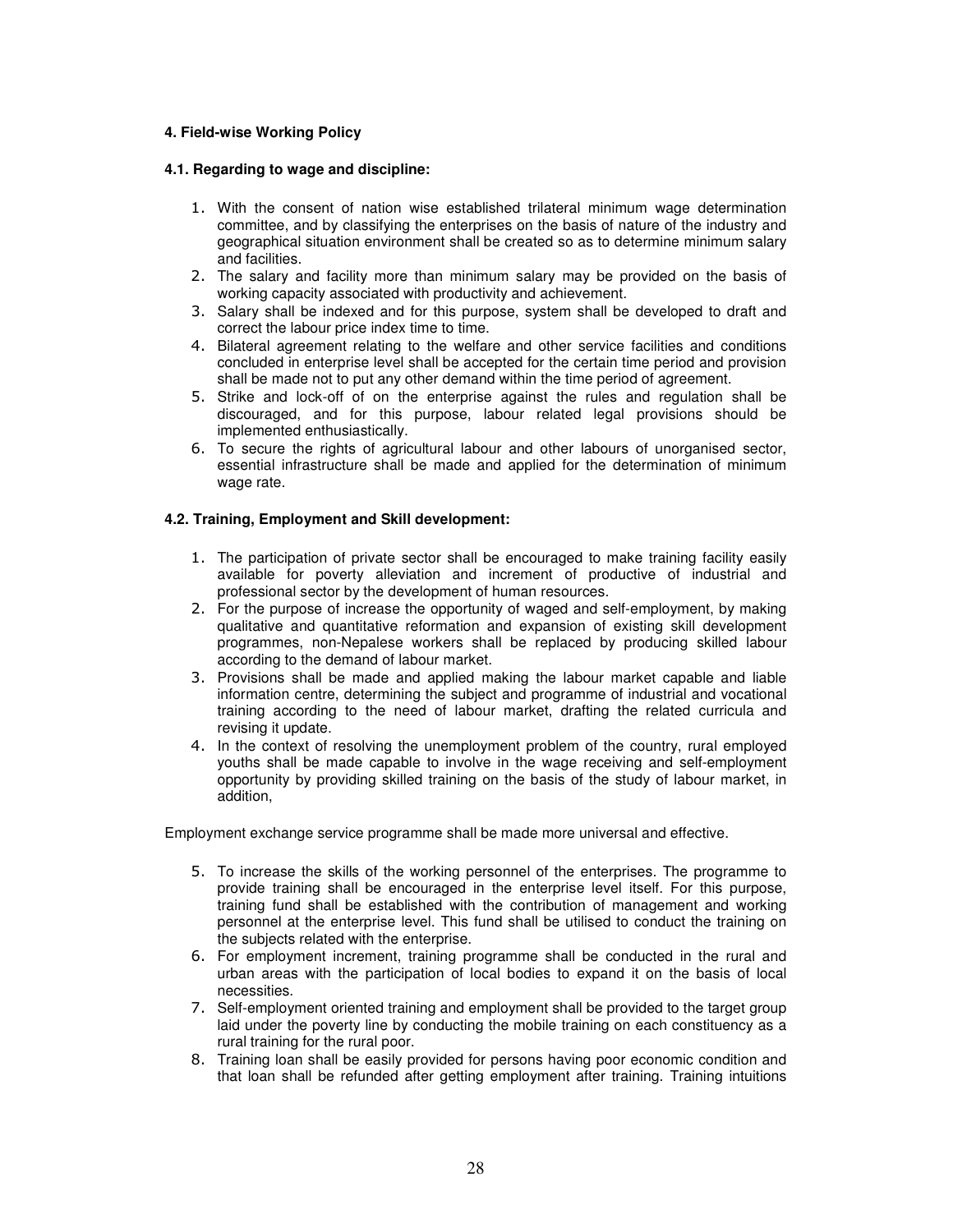from private sector shall be encouraged to conduct such programmes by giving various rebates and facilities.

- 9. Self-employment women programme will be continued for the economically and socially backward rural women gr9 up of all over the country.
- 10. On the context of expanding tourism industry as a principle sector to provide employment, governmental and non-governmental level institutions providing training so and produce human resources so as per the demand of this industry shall be encouraged. In addition, special priority shall be given to woman at the time of providing skill development training related with the tourism industry.
- 11. The policy shall be adopted to eliminate gender discrimination on employment and to include women into technical and skill full educational and training programme.
- 12. To create environment to send Nepalese worker in maximum number to maximum countries for employment by expanding foreign employment worker, for this purpose, the programme of sending Nepalese worker in the foreign employment as skilled labour shall be given, in addition private sector shall also be included into training programme.

#### **4.3. Provisions regarding the rules and regulation:**

- 1. On the basis of consultations of trilateral advisory committee, the plans to update the labour related laws by reviewing it should be continued.
- 2. Emphasis shall be given to establish bilateral labour relation committee in the enterprise level as provided in the Labour Act and Rules.
- 3. Importance shall be given to trilateral campaign to expand the opportunity of employment, production and productivity by maintaining strong, sound and developed industrial relation.
- 4. Legal procedures shall be made to provide permanent, temporary contract and on piece-rate employment by institutions on the basis of nature of Work.
- 5. Each institution shall be encouraged to implement the condition of service and other service-related subject by making its own by-laws subject to the Act and Rules.
- 6. Timely improvement and expansion shall be made by altering the structure of the labour court.
- 7. In case of non-availability of Nepalese human force Policy to give labour permit to foreign labour shall be taken imposing the conditions.
- 8. By making essential improvement on labour related rules efforts shall be made also to include the labour of unorganised sector.
- 9. Essential standard shall be prepared and implemented for the proper administration of health and security of labour working in institution level and programme to increase the public awareness shall be encouraged.
- 10. As the good industrial relations is obtained not only from legal procedure but also from public awareness level, public awareness activities shall be conducted for industrial peace and in addition education and communication system shall be encouraged.
- 11. For export oriented industry, separate legal procedures regarding to labour shall be made.
- 12. The working place of the enterprise shall be made free from political and other external effect.
- 13. The existing provision in the law relating to close or postponed the production totally or partly by giving compensation to the working personnel, by the management of the enterprise, shall be continued.
- 14. By making effective the industrial trainee's training Act, addition to other having industrial trainee training program shall be made universal to substitute the foreign labour by native labour.
- 15. Priority shall be given to ratify the important conventions amongst the Conventions passed by the International Labour Organisation.
- 16. Programme shall be mobilised effectively to eradicate the bonded existed as unreasonable tradition with the co-ordination of other governmental and nongovernmental institutions.